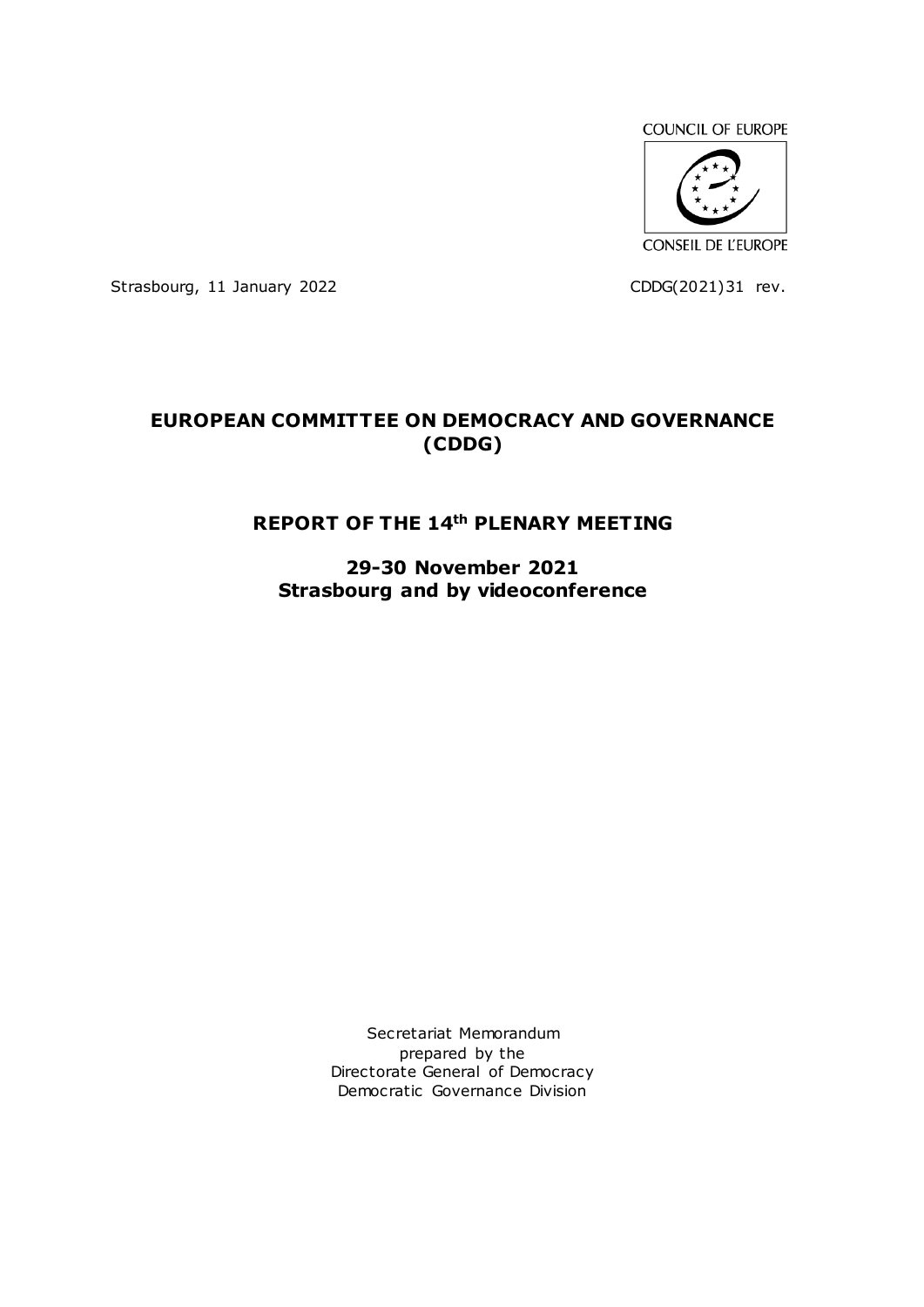### **1. Opening of the meeting and adoption of the agenda**

The meeting was opened with Mr Markku Mölläri (Finland) in the Chair. He welcomed members and other participants. The list of participants appears in Appendix 1. The Committee adopted its agenda as it appears in Appendix 2.

### **2. Information on recent activities and developments**

The Committee heard a statement by the Chair, in which he referred to lessons learnt from the on-going pandemic , the risk of digital fatigue and the fact that the CDDG had managed to implement its tasks despite all this. The Chair referred to his recent attendance of the third edition of the Madrid International Forum on Democracy (25-28 November) dedicated to "Good governance to safeguard democracy after the pandemic" in which he addressed participants from different countries including many MPs and at which comments were made about declining standards of democracy and elected representatives, the increasing role of social media and the importance of the opposition in a democracy (it should be involved, also to carry out major reforms). The Chair also briefed participants about the meeting of the Bureau of 14-15 October and the working breakfast it had with the Committee of Ministers' rapporteur group on democracy (GR-DEM). He then emphasised the importance of this last meeting of the biennium, which would allow to take stock of the work done.

# *Exchange of views with Ms Claudia Luciani, Director of Human Dignity, Equality and Governance*

Ms Luciani informed the Committee that the budget had been adopted (with zero real growth, as opposed to zero nominal growth) for the next four years, together with the terms of reference of intergovernmental committees, giving better strategic vision and predictability for future work. The CDDG had an important contribution to make to the new Committee on Artificial Intelligence (CAI) regarding democracy-related issues, including addressing the digital divide. The recently concluded World Forum for Democracy had highlighted i.a. that democracy and human rights and a free press were essential for tackling challenges to the environment and climate. It also demonstrated how cooperation between all levels of government was important. The upcoming work of the CDDG on good democratic governance, green public administration and new forms of democracy were thus timely. MS Luciani welcomed the increased interactions with the Centre of Expertise for Good Governance; the combination of standard setting and practical implementat ion was a strength. She also pointed out that the European Label of Governance Excellence (ELoGE) was instrumental for the implementation of the 12 Principles of good democratic governance. Ms Luciani also provided information about the new Committee of Ministers [Resolution CM/Res\(2021\)3,](http://search.coe.int/cm/Pages/result_details.aspx?Reference=CM/Res(2021)3) which will govern as from 1 January 2022 the functioning of intergovernmental committees and would facilitate the holding of hybrid meetings. Ms Luciani also mentioned the desire to expand youth involvement in decision making from the sectoral approach on youth policy, towards a more transversal approach throughout the organisation.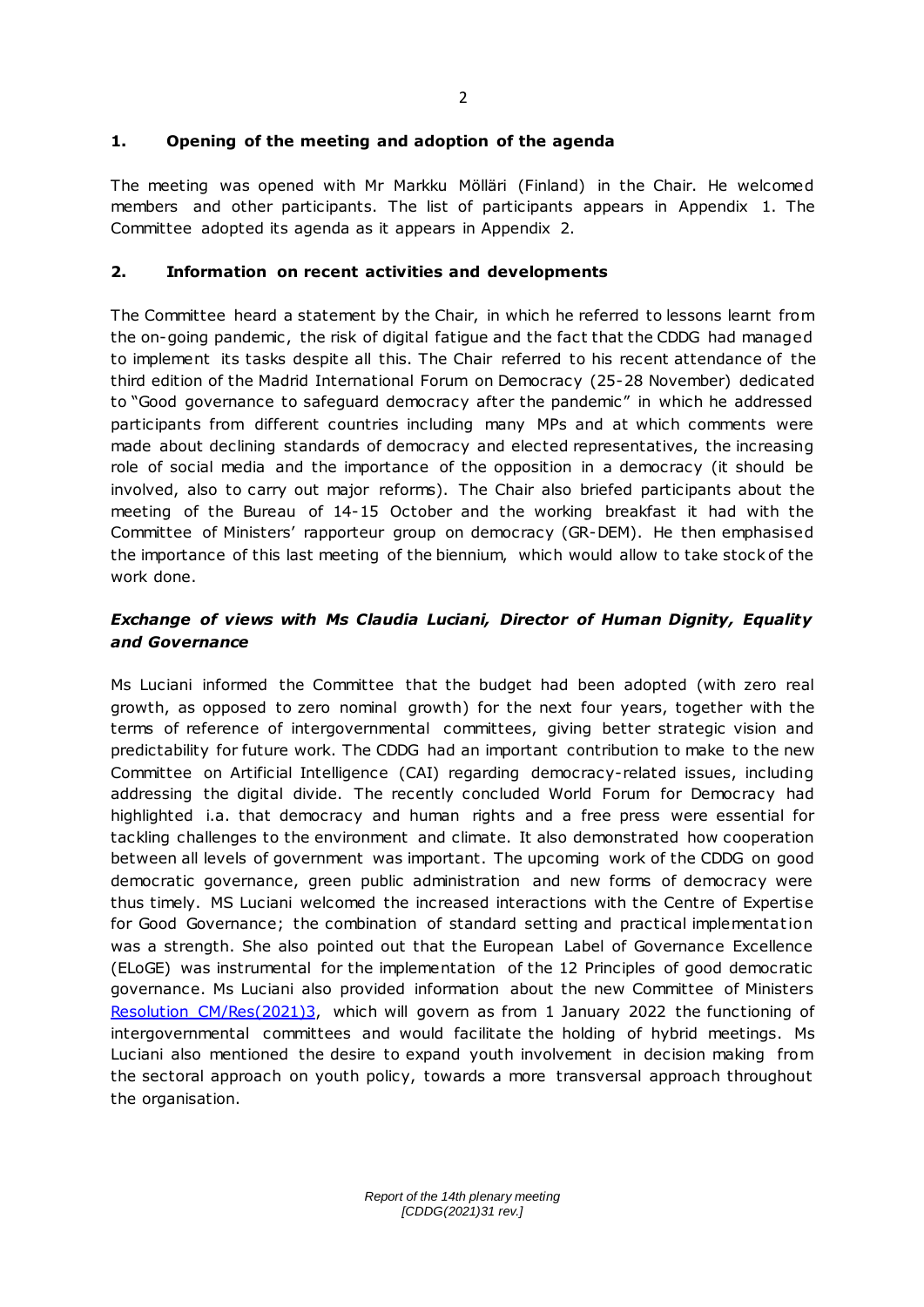The Chair and participants sought further information and expressed views on the impact of the new Resolution CM/Res(2021)3, Ms Luciani's recent visit to Cyprus to discuss local government reforms, the importance of deliberative and participatory democracy and the challenge of getting young people comfortable with public fora, the need for more/better citizen education in the context of the pandemic, the importance of certain reforms at the Council of Europe etc .

## *Information by the Secretariat*

Ms Alina Tatarenko, as the new Head of Division of Democratic Governance and Secretary of the CDDG, introduced herself and other colleagues and teams from the Division of elections and participatory democracy, and gave some practical information about the organisation of the meeting.

The CDDG took note of the above information.

# **3. State of implementation of the CDDG activities according to its terms of reference 2020-2021**

The Secretariat presented the state of implementation of activities with regard to the terms of reference for 2020-2021, as outlined in document [CDDG\(2021\)13.](http://rm.coe.int/cddg-2021-13e-progress-of-work-2766-9398-9893-v-1/1680a4973a) This 14th meeting would allow the Committee to complete two specific tasks (item 3.1 and 3.2 below) and to contribute further to the implementation of general tasks, in particular through exchanges of experience, the development of interactions with other bodies and consultations on legal instruments and their implementation (items 4, 6, 8 and 9 below). The Committee noted with satisfaction that, at the end of the biennium 2020-2021, its terms of reference for that period have been successfully implemented, both with regard to the general and the specific tasks, despite the health crisis and its consequences.

# *3.1 Democracy and technology*

The Committee heard an oral presentation by Mr Almir Šahović, Chair of the Working Group on democracy and technology (GT-DT), on the overall progress of its work. He referred to the reports of the informal meeting held with the participation of Election Management Bodies (EMBs) (document  $GT-DT(2021)2-Informal meeting$ ) and of the  $5<sup>th</sup>$  meeting (document [GT-DT\(2021\)5\)](https://rm.coe.int/gt-dt-2021-5e-meeting-report-2780-2235-1364-v-1/1680a40ea5).

Mr Šahović recalled that the CDDG had agreed to prepare a set of guidelines, rather than a draft recommendation, with regards to task ii "Developing standards on new technologies and the different stages of the electoral process (including voter registration, transmission and tabulation of results, etc.) in the form of a Committee of Ministers' recommendation or guidelines." He expressed appreciation for the involvement of EMBs in the drafting process and the scientific experts' support. He also reminded participants that the CDDG **"**[Study on the impact of digital transformation on democracy and good governance](https://www.coe.int/en/web/good-governance/-/cddg-releases-a-study-on-the-impact-of-digital-transformation-on-democracy-and-good-governance)" was available on-line and encouraged members to disseminate it.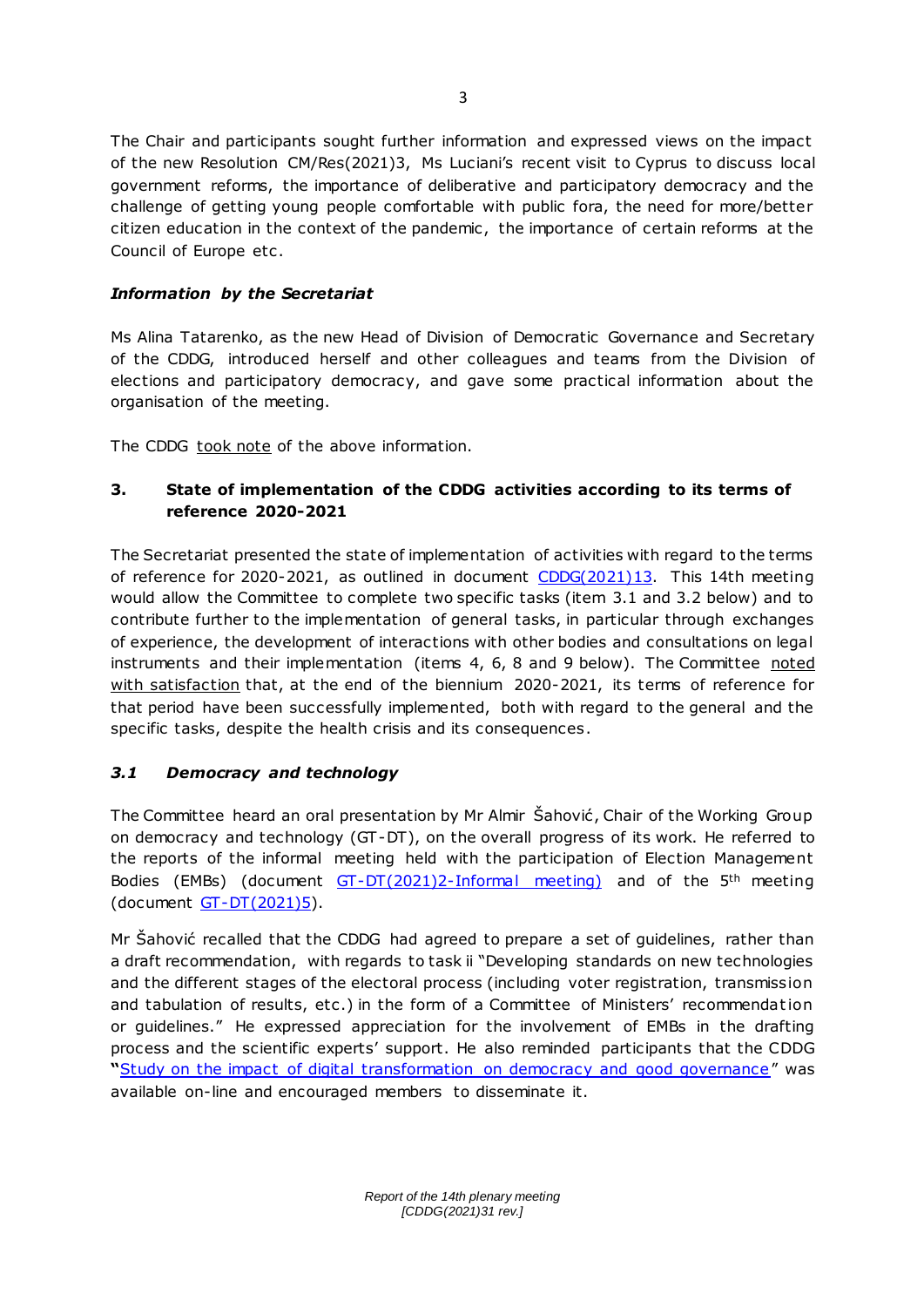Ms Ardita Driza Maurer, University of Zurich, Switzerland, independent expert, presented the final draft of the Guidelines on the use of ICT in the electoral process (document [CDDG\(2021\)14\),](https://rm.coe.int/cddg-2021-14e-guidelines-2788-3895-8852-1/1680a46126) outlining its overall structure and scope. Certain concepts would be new in the electoral field, such as assumptions about the operational environment, the minimum level of implementation of principles or the management of risks. In the discussion, members expressed their support for the document, underlining its practical value, and agreed to amend the definition of assumptions in the glossary.

Thereafter, the Committee approved the draft guidelines and entrusted the Secretariat to include possible editorial and other changes recommended by the editorial department and Office of the legal advisor (the draft had been sent to them for review) before transmission of the document to the Committee of Ministers.

The Committee heard an oral report by Mr Peter Andre, Rapporteur on democracy and technology, on the work of the Ad Hoc Committee on Artificial Intelligence (CAHAI) and its working groups in which he participated as the representative of the CDDG. He recalled that the CAHAI had adopted a "*Feasibility study on a legal framework on AI design, development and application based on Council of Europe standards*" in 2020, and would debate a document on "*Possible elements of a legal framework on artificial intelligence , based on the Council of Europe's standards on human rights, democracy and the rule of law*" during its 6th plenary (30 November-2 December). The impact of AI on the functioning of democracy, democratic governance and participation has been addressed to some extent only. As a result of the preliminary work, a new Committee for Artificial Intelligence (CAI) has been tasked, as from January 2022, to prepare a draft legal instrument. The CDDG could be invited to contribute to the process.

## *3.2 Democratic accountability*

The Committee heard a presentation by Mr Paul-Henri Philips (Belgium), chair of the Working Group on accountability (GT-RE), and the Secretariat on progress made by the working group and on the final version of the draft Recommendation for the Committee of Ministers on democratic accountability of elected officials and elected bodies at local and regional level (document [CDDG\(2021\)15\).](http://rm.coe.int/cddg-2021-15f-projet-recommandation-sur-redevabilite-democratique-2780/1680a46f12) Mr Philips recalled the history of the GT-RE's work and referred participants to the reports of the last two meetings held in June and September (documents  $GT-RE(2021)4$  and  $GT-RE(2021)7$ ). The working group and the Committee had agreed that the concept of democratic accountability had broader implications than just the popular recall (of elected officials and elected bodies) and he recalled participants how the quest for a common terminological ground in both official languages led eventually to the concept of "redevabilité" in French being preferred to that of "responsabilité" for its more inclusive meaning. He also thanked the academic experts who had assisted in the work, Mr Arnaud Duranthon, senior lecturer at the Strasbourg University, and Prof Marc Philp from the University of Warwick, United Kingdom.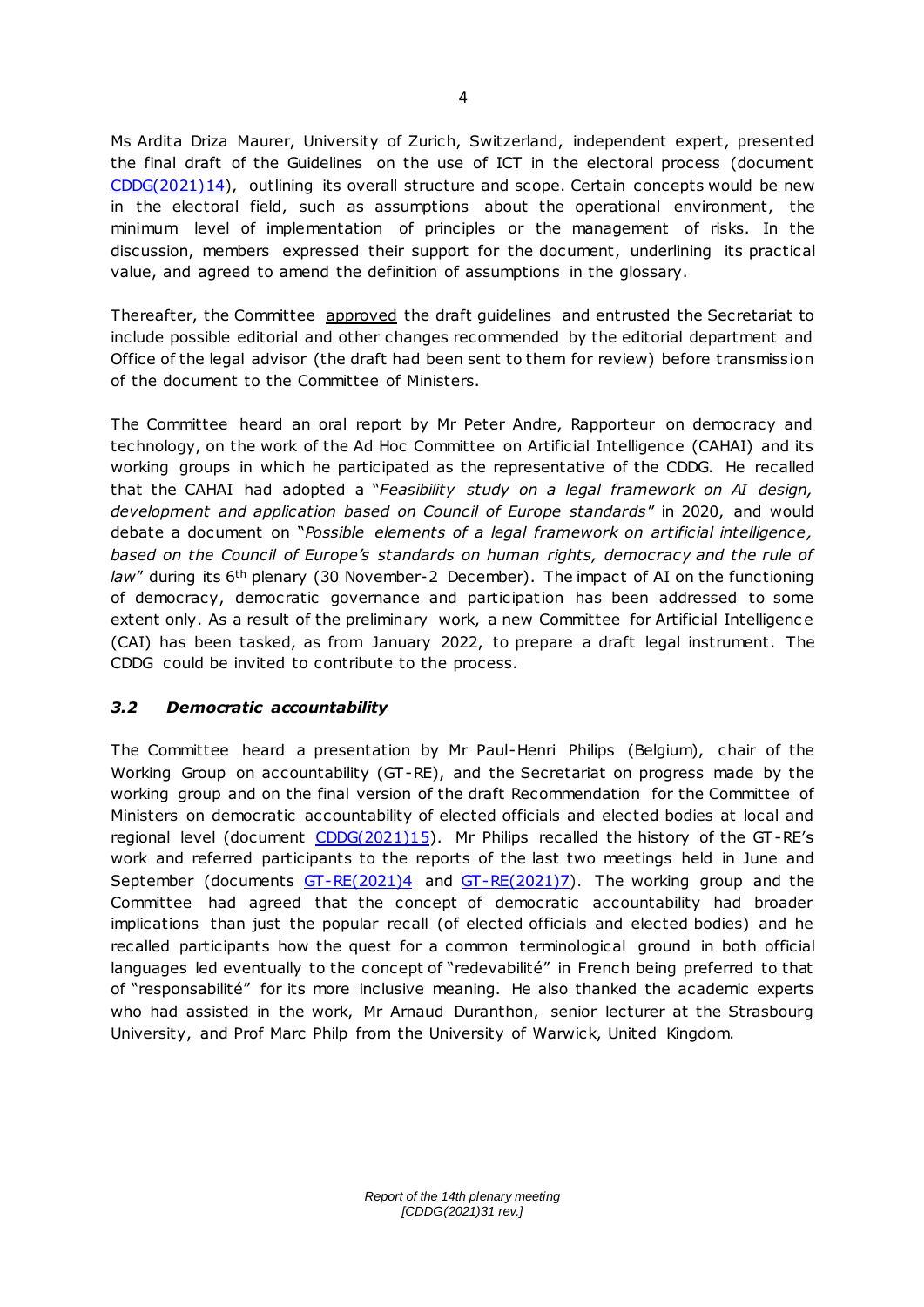The Secretariat then presented the structure and general content of the draft Recommendation and its appendix, stressing in particular that during the last revision, in an effort to increase consistency, the two earlier annexes containing the guidelines were merged into one, with fewer subtitles. The draft had also been sent for technical and linguistic review to the editorial and to the legal advice services; their feedback would be provided in the next few days. The Secretariat also referred to the Study on the democratic accountability of local and regional elected representatives which had been produced with the support of Mr Duranthon, in the context of the GT-RE's work.

The Committee considered the draft Recommendation and welcomed the recent changes. Following a proposal by the United Kingdom, it agreed to slightly amend the definition of "accountable" in section 1.1 of the annex. The Committee approved the draft and entrusted the Secretariat to include possible editorial and other changes recommended by the editorial department and Office of the legal advisor before transmission of the document to the Committee of Ministers. The Committee also approved the Study, as a useful additional guidance document, to be published on the CDDG's website.

## **4. Promoting democratic governance through shared experience**

## *Exchange of views with Ms Romina Kuko, Deputy Minister of Interior, Albania*

In her presentation, Ms Kuko stated that thanks to major reforms conducted six years ago, fragmentation of local authorities was not an issue in Albania, which counted at present 61 municipalities with decentralised competences and extended territorial coverage. The earthquake in 2019, followed by the pandemic, represented a major challenge and demonstrated the importance of resilience building policies. Albania organises every year a competition for municipalities to showcase their good practices; this has proven useful to develop the ownership of reforms and quality of service e.g. in areas such as waste management, fire protection, the management of retail sale markets etc . Current reforms in the area of municipalities are focused on salary schemes, cutting down on bureaucracy and red tape management of public affairs. The project implemented by the Centre of Expertise for Good Governance resulted in a successful Public Administration Portal launched in 2019. A new project proposal is being discussed with the Centre of Expertise.

# *Exchange of views with Mr Vendelín Leitner, State Secretary, Ministry of Interior, Slovak Republic*

Mr Leitner thanked the Centre of Expertise for support provided to the local government reform in the Slovak Republic, through two EU-funded projects. The projects' activities included peer reviews and policy advice, notably on the issues of administrative division, competencies, as well as capacity building for local authorities. Current needs included further decentralisation efforts, a better division of competences between territorial levels, addressing fragmentation, reviewing the role of mayoral functions and financial equalisation.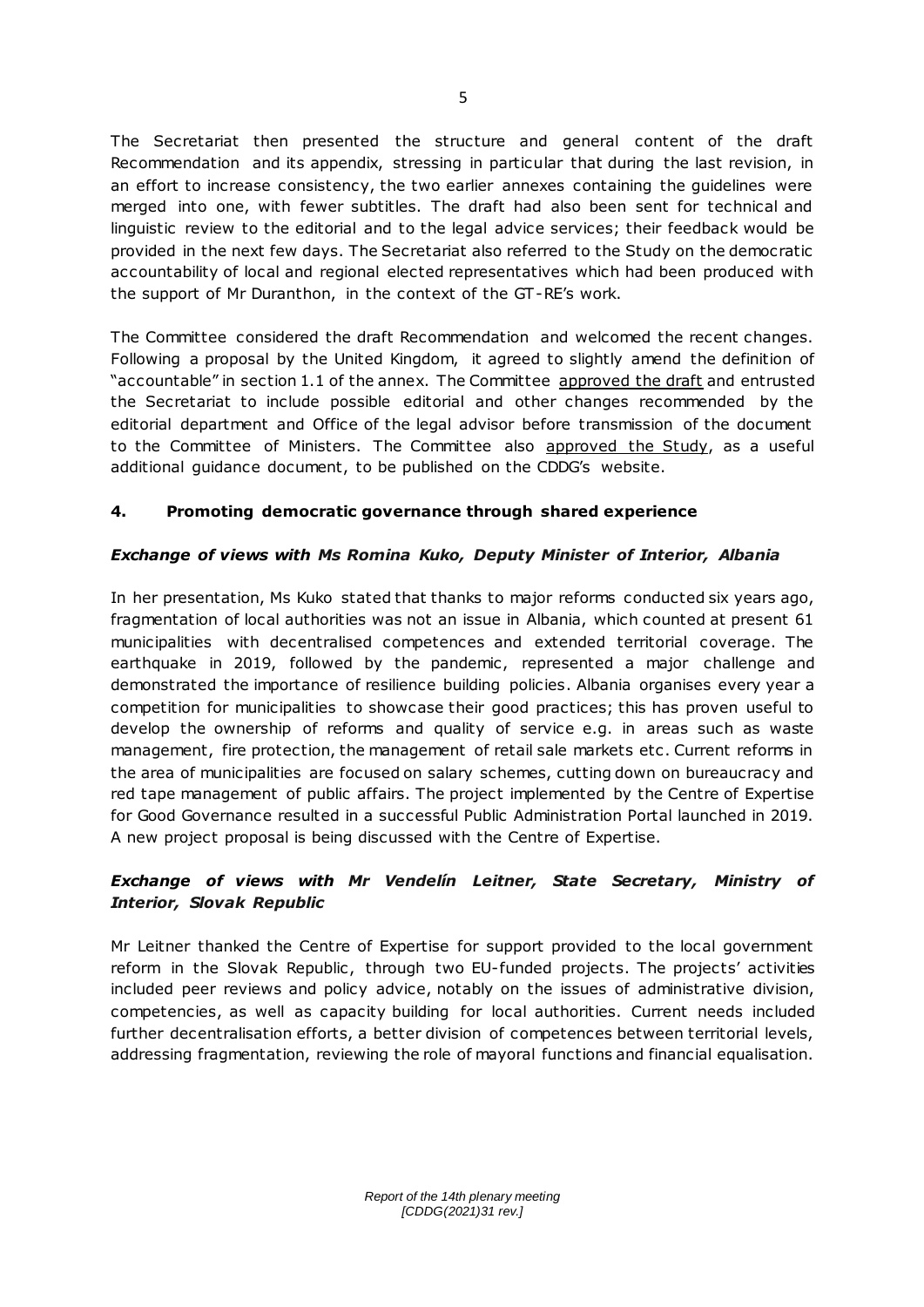One of the projects also focuses on the review of the status of the Capital city Bratislava and the city of Kosice, and a variety of measures to improve public ethics and corruption prevention. The committee responsible for the steering of public administration reform was established in October 2021 and it focuses, among others, on building public support for implementing reforms.

# **Exchange of views with Mr Vache Terteryan, Deputy Minister of Territorial** *Administration and Infrastructure, Armenia*

Mr Terteryan expressed gratitude to the Centre of Expertise for Good Governance and the Congress of Local and Regional Authorities for their support, provided through the cooperation projects. In a powerpoint presentation, he then gave an update on current territorial reforms, which had allowed to reduce the number of municipalities from over 900 to just 79. The process was still under way. The main areas of reforms have been the effective management and good governance at local level and ensuring public participation. A unified information system was being set-up in each territorial community, with a central citizen office, to improve service delivery and access via the Internet (more than 60 services are at present available on-line). Local elections held on 5 December would be based on a new system of proportional representation, of which it was expected that it would increase participation.

The CDDG took note of the information provided by the above-mentioned members of government. Participants sought further clarification on success factors leading to the reduction of municipalities, the conduct of salary reforms, possible experience with incentives for city inhabitants to relocate to the rural areas, the expected timelines for certain reforms to become visible to the population, the mandatory vs. voluntary approaches to territorial amalgamation, and lessons learnt from amalgamation processes regarding overcoming of challenges.

# *Presentation of current developments or on-going reforms by members of the CDDG*

During the meeting delegations had opportunities, under the present item, to inform the Committee about developments or on-going reforms. The information provided concerned:

- in Belgium (Flanders): plans to reduce the overall administrative supervision, to abolish mandatory voting for local elections and other electoral changes, and to amalgamate municipalities (with incentives such as, for instance, a transfer of debts to the regional level for mergers with a minimum of 20,000 inhabitants and the creation of additional aldermen/-women;
- in Cyprus: the local government reform has been debated for 10 years; three draft laws are now in parliament, for possible adoption by the end of the year, providing for a transfer of additional competences and finances, the creation of 300 intermunicipal entities, increased efficiency in urban planning and service delivery; the local elections have been postponed (and would coincide with the next European parliament elections), in order to facilitate the adoption of legislative changes;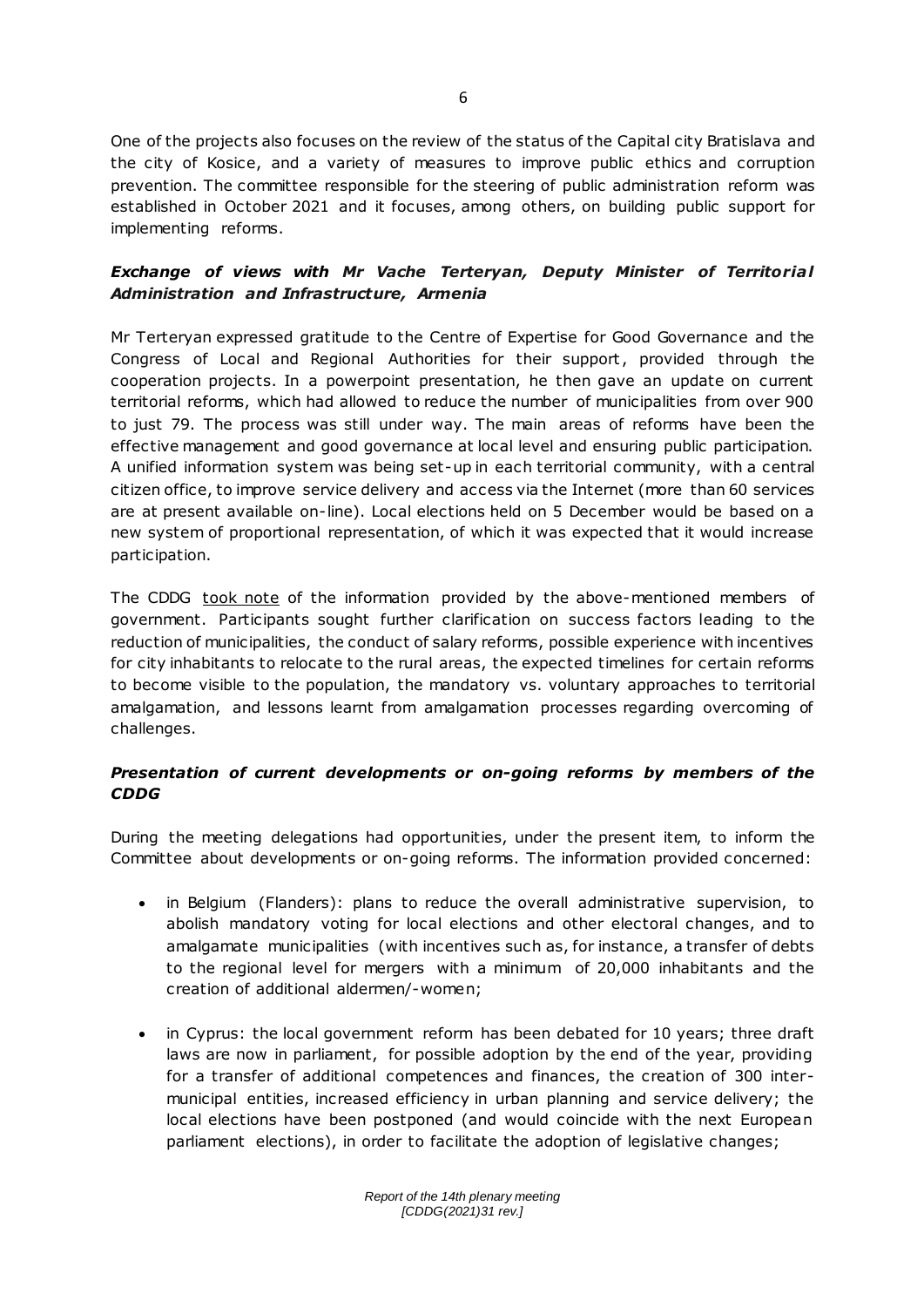- in Malta: in the context of the Covid crisis, the government assisted local communities with mitigating measures including a law allowing for remote or hybrid meetings; in 2022, a new local governance policy will be implemented based on 10 pillars (e.g. education, environment) and the territorial reform would lead to the creation of 6 regions (instead of 5) with a transfer of certain competences from municipalities (e.g. waste management); an ICT strategy is being implemented to replace and unify the equipment and platforms of local authorities across the country;
- in the Netherlands: recent projects for empowering of citizens through education, awareness-raising, participatory initiatives and measures to foster a capacity of selfjudgement and the responsible use of social media, training the trainers for elderly care workers;
- in Norway: positive experience with remote voting (for the first time ever, at the elections in September 58% of votes have been cast before the election day) and measures to facilitate the voting of people in isolated areas, projects to facilitate the splitting of municipalities or counties previously amalgamated "by force" through legislation (candidates should come forward by 2024);
- in the United Kingdom: current developments in the new country-wide "levellingup" policy to reduce inequalities between regions and improve living conditions and the economy by a broad range of measures including extra funding for the local authorities, further competences to be devolved to local areas (ideally if adequate accountable mechanisms are in place and mayors are directly elected), unitarisation of areas to reach the threshold of 500,000 inhabitants in order to increase quality of services and save money.

# *State of signatures and ratifications of conventions under the responsibility of the CDDG; feedback from member States*

The Secretariat recalled that a standard general task included in all steering committees' terms of reference provides that the CDDG carries out periodic examinations of some or all of the conventions for which it has been given responsibility and reports back to the Committee of Ministers<sup>1</sup>, and that the Bureau had considered that this matter should be given more prominence. Accordingly, document [CDDG\(2021\)17](http://rm.coe.int/cddg-2021-17e-status-of-conventions-2752-1915-6997-v-1/1680a463f1) was submitted to the CDDG regarding the seven conventions in question<sup>2</sup>. The Secretariat gave an overview of the main trends, in particular the significant differences in the number of State parties.

 $\overline{a}$  $1$  Task (x) of the CDDG's terms of reference 2020-2021 and task (xv) of those for 2022-2025

<sup>&</sup>lt;sup>2</sup> The list appears in a Committee of Ministers document listed in footnote in the terms of reference. The treaties concerned are the following:

**<sup>-</sup>** European Outline Convention on Transfrontier Cooperation between Territorial Communities or Authorities (CETS 106) and its additional Protocol (CETS 159); Second protocol concerning interterritorial co-operation (CETS 169); third Protocol concerning Euroregional Co-operation Groupings (CETS 206),

<sup>-</sup> European Charter of Local Self-Government (CETS 122) and its additional Protocol (CETS 207) on the right to participate in the affairs of a local authority,

<sup>-</sup> Convention on the Participation of Foreigners in Public Life at Local Level (CETS 144).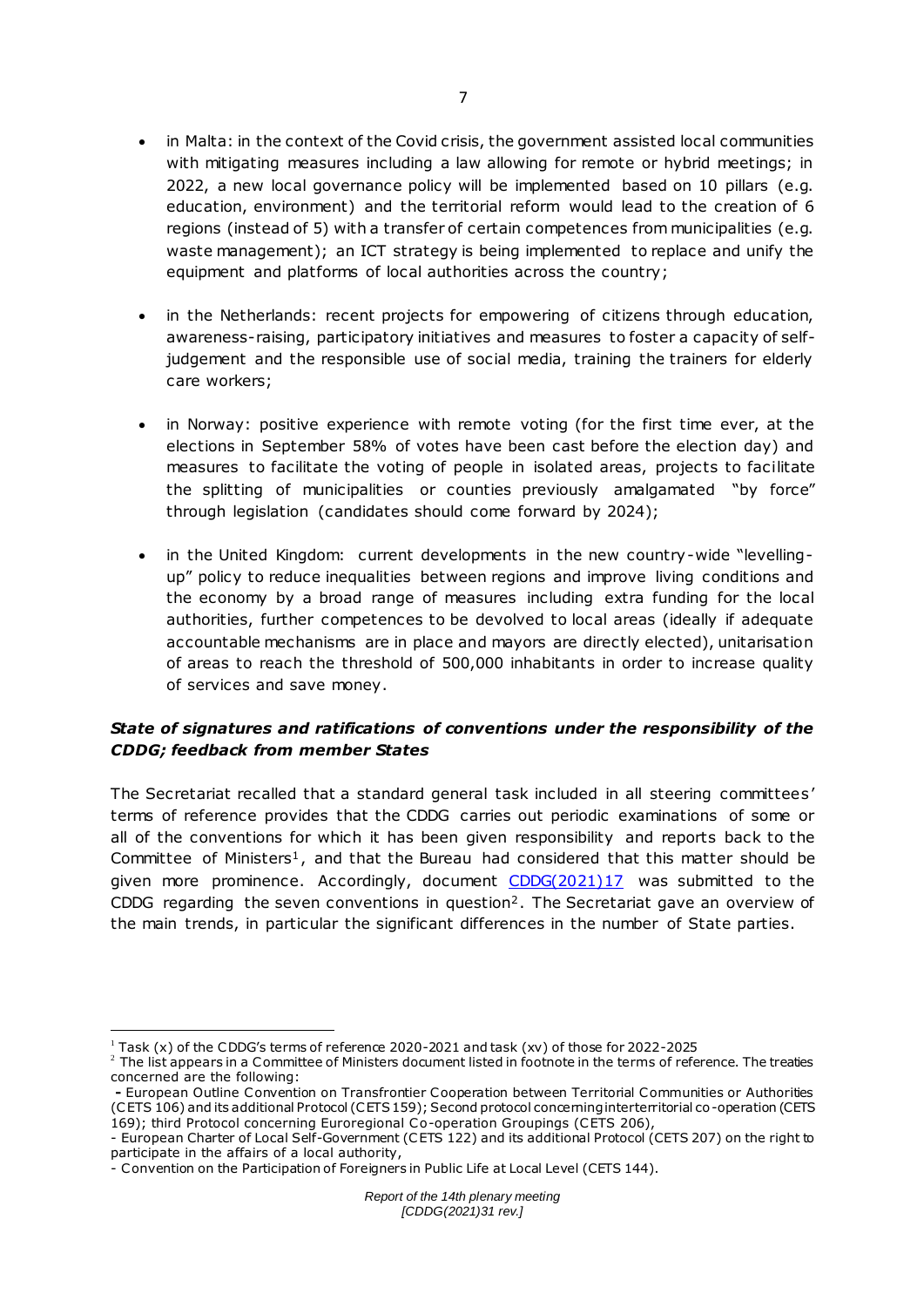In the ensuing discussion, the Belgian and United Kingdom delegations provided information on the State of play with regard to further ratification plans under way or the fact that bilateral agreements sometimes offered more practical solutions than a multilateral convention such as the European outline Convention on Transfontier Cooperation between Territorial Communities or Authorities (CETS 106). Participants and the Chair also commented on the importance of these stock-taking exercises, the scope of such periodic examinations and feedback to be provided to the Committee of Ministers, and the need to have information submitted by countries in writing in future. Having taken note of the information made available, the Committee agreed to resume consideration of this subject at its next meeting.

# **5. Terms of reference of the CDDG (2022-2025) and outlook of activities 2022**

The Secretariat referred to the terms of reference of the CDDG adopted by the Committ ee of Ministers in the week preceding the 14th meeting (document  $CDDG(2021)18$ ) and presented the proposal to create three working groups with dedicated mandates, as outlined in document [CDDG\(2021\)20,](https://rm.coe.int/cddg-2021-20e-terms-of-reference-working-groups-2022-2023-2765-4941-26/1680a48e47) to deal with the first three specific tasks of the terms of reference requiring completion by the end of 2023:

- **GT-BG** [*Groupe de travail bonne gouvernance démocratique*]: (i) Draft Recommendation on Principles of good democratic governance of general application to all levels of government, building on the 12 Principles of Good Democratic Governance at local level;
- **GT-DD** [*Groupe de travail démocratie deliberative et participative*]: (ii) Report on the new forms of deliberative and participatory democracy (…);
- **GT-AV** [*Groupe de travail administration verte*]: *(iii) Report on green public administration aimed at collecting and disseminating good practice and case studies and identifying guidance for administrations at local, regional and national level* (…).

The Committee considered a possible resulting workplan and agenda of meetings in 2022, as set out in document  $CDDG(2021)19$ . The Secretariat recalled that working group members should ideally be persons with specific expertise matching the task of each working group and who – as a result – may not necessarily be the regular representative(s) of their country to the CDDG. The first two working groups could start operations in the beginning of 2022 whilst the third one could start in 2023 with some preparatory work before the end of 2022.

After discussions, the Committee adopted the terms of reference of the working groups, with amendments concerning the GT-AV with a broader range of specialisations for its members, and agreeing to have the GT-DD (task ii) hold its first meeting in May (rather than in March 2022, as in the draft). The work plan for 2022 was thus approved, with an amended provisional calendar of meetings appearing in Appendix 3. The terms of reference of the first three working groups, as approved, appear in Appendix 4. The Committ ee invited countries interested to propose nominations of experts by 20 December 2021 for the GT-BG and by 21 January 2022 for the GT-DD.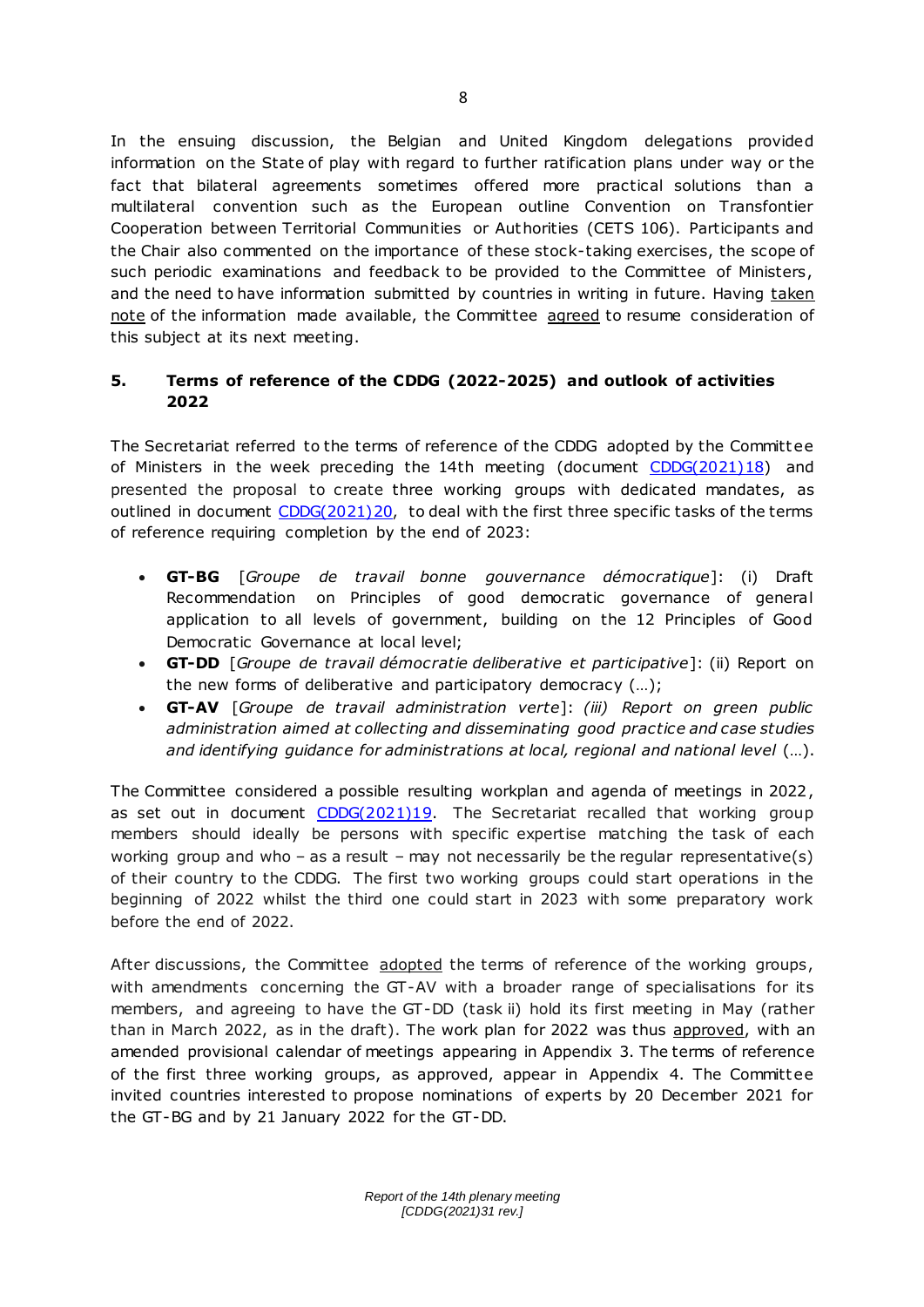It also entrusted the Bureau with the assistance of the Secretariat to prepare a list of countries for which the Council of Europe would bear the experts' costs, for approval by the CDDG by written procedure.

# **6. Activities of the Centre of Expertise for Good Governance**

The Committee heard a presentation by the Secretariat on the Annual Activity Report of the Centre of Expertise for Good Governance, including cooperation activities and projects in Armenia, Bosnia and Herzegovina, Estonia, Greece, Lithuania, Malta, Poland, the Slovak Republic, Serbia, Ukraine. The Report also referred to recent activities with regards to the European Label of Governance Excellence (ELoGE). Participants took note of the information provided and expressed appreciation for the work of the Centre of Expertise . The CDDG also took note of the new Strategic Plan of the Centre of Expertise for 2022-25, and a separate document providing an update on the implementation of the ELoGE.

# **7. Presidency of the Committee of Ministers**

The Committee heard an update by Mr David Kojsza on priorities and activities under the **[Hungarian presidency](https://www.coe.int/en/web/presidency/hungary)** which ended mid-November, including the online international conference on 26 October to discuss the challenges governments face to regulate artificial intelligence (AI) and the conference of ministers of justice held in Gödöllő on 5 October on "Digital Technology and Artificial Intelligence – New Challenges for Justice in Europe", the conference held on 7 September in Budapest on "The role of NGOs and research institutes in promoting Council of Europe norms and standards on national minority rights". Two events under the Presidency were organised in cooperation with the Centre of Expertise: a Conference on Cross-Border Cooperation in September, and the Award Ceremonies for the European Label of Governance Excellence and Best Practice in local governance in November, both in Budapest.

Mr Francesco Giustino gave an overview of the priorities and programme of the **Italian presidency** (see also the official [agenda released on 16 November\)](https://rm.coe.int/priorities-of-the-italian-presidency-of-the-committee-of-ministers-of-/1680a48d39&format=native), stressing the importance Italy attaches to the Council of Europe and his country's desire to promote certain areas under its presidency, including the protection of cultural heritage, genderbased violence and violence against women, equality between women and men, the importance of a future centred on human beings, democracy and technology (for instance in relation to cybercrime), artificial intelligence and human rights.

As regards the future **Icelandic presidency**, Ms Stefania Traustadóttir recalled that a new Icelandic government had been formed just recently. The Permanent Representation of Iceland to the Council of Europe was working on possible priorities and these might include green policies, women's rights and children's rights, among others.

The CDDG took note of the information.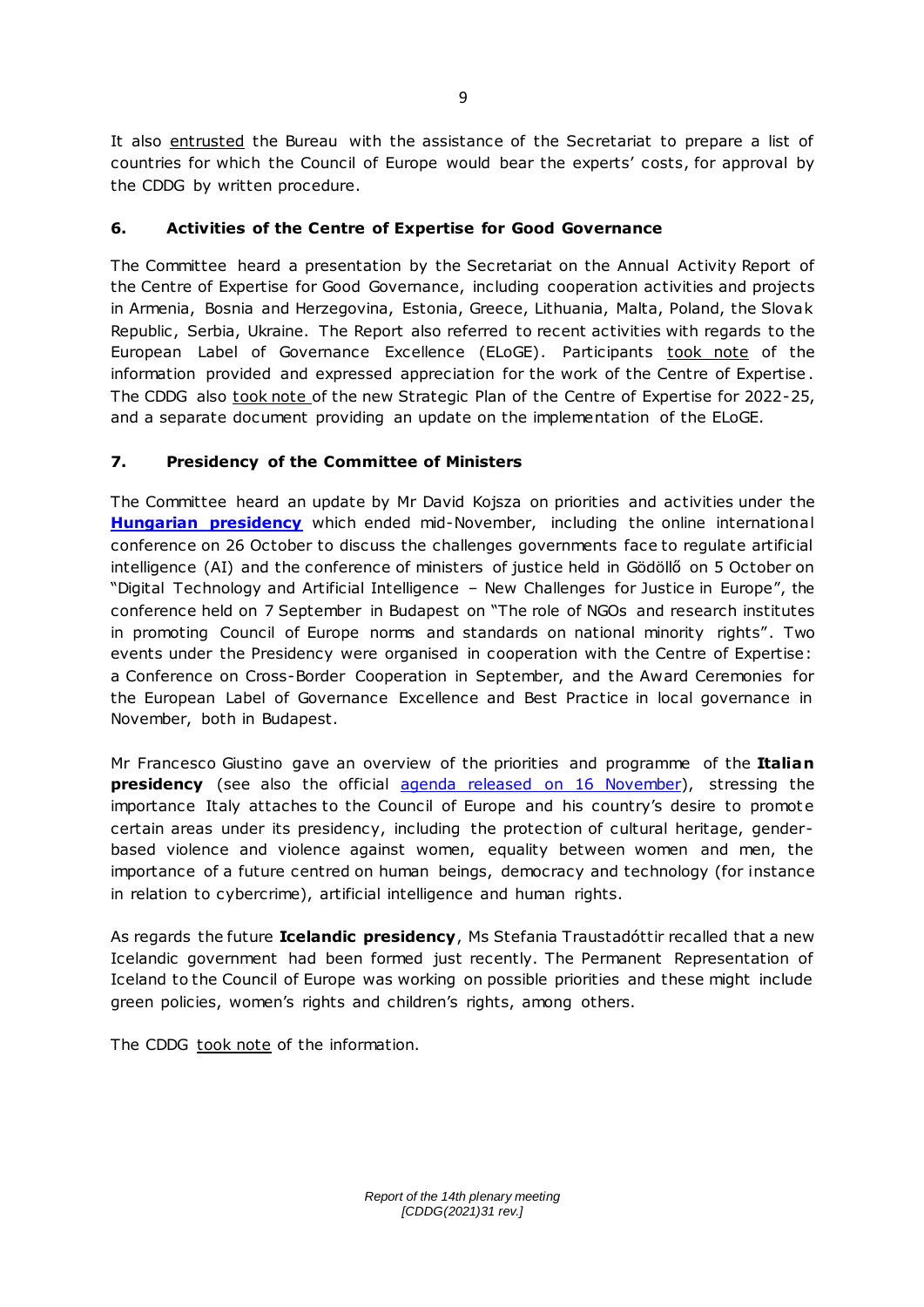### **8. Activities of the Committee of Ministers and other Council of Europe bodies**

# *Exchange of views with Mr Leendert Verbeek, new Chair of the Congress of Local and Regional Authorities*

In his presentation, Mr Verbeek highlighted the importance of exchanges between the Congress and the CDDG and to build further on this cooperation, and referred to the current Congress' priority areas for 2021-2026 (outlined in document [CDDG\(2021\)24\)](http://rm.coe.int/cddg-2021-24e-congress-priorities-2021-2026-2783-8172-7749-v-1/1680a4641f): effective local and regional responses to public health crises, the quality of representative democracy and citizen participation, reducing inequalities in the field of environment al issues and climate action in cities and regions, digitalisation and artificial intelligence in the local context. He referred to upcoming reports prepared by the Congress, including on deliberative processes and its monitoring activities, and to the interest of the Congress in future work of the CDDG especially specific tasks i) and ii) of its terms of reference. He also commented on the work being finalised by the CDDG, the recent adoption of rules of conduct for Congress members, the importance of multilevel governance to address the current challenges of democracy and he invited the CDDG to make best use of the work of the Congress.

He finally expressed the availability of the Chair of the Committee on Governance, Ms Jelena Drenjanin (Sweden) for a future exchange of views with the CDDG. The CDDG took note of this proposal and the information provided, and participants sought further views on areas offering opportunities for joint work (e.g. recommendation on good governance, the importance of the Charter and revitalising decentralisation after the Covid crisis), the strategic plan of the Congress and its implications.

# *Exchange of views with Mr Gerhard Ermischer, Chair of the Conference of international non-governmental organisations (CINGO)*

Mr Ermischer briefed participants about many recent reforms carried out by the CINGO including the creation of various dedicated committees that would ideally enable 50% of CINGO's members to be involved in the work, the simplification of structures, its strategic plan for 2021-2024 (which was closely aligned on the priorities of the Secretary General).

He further commented on the importance of some of the future tasks of the CDDG under its new terms of reference, the importance of artificial intelligence and its many challenges as showcased by recent scandals, the plans of CINGO to develop links with local Council of Europe offices and civil society organisations, which do not meet the criteria to be permanently part of the Conference. During the ensuing questions and answers session, he referred to the publication of a handbook on NGO law on 8 December. The CDDG took note of the information provided.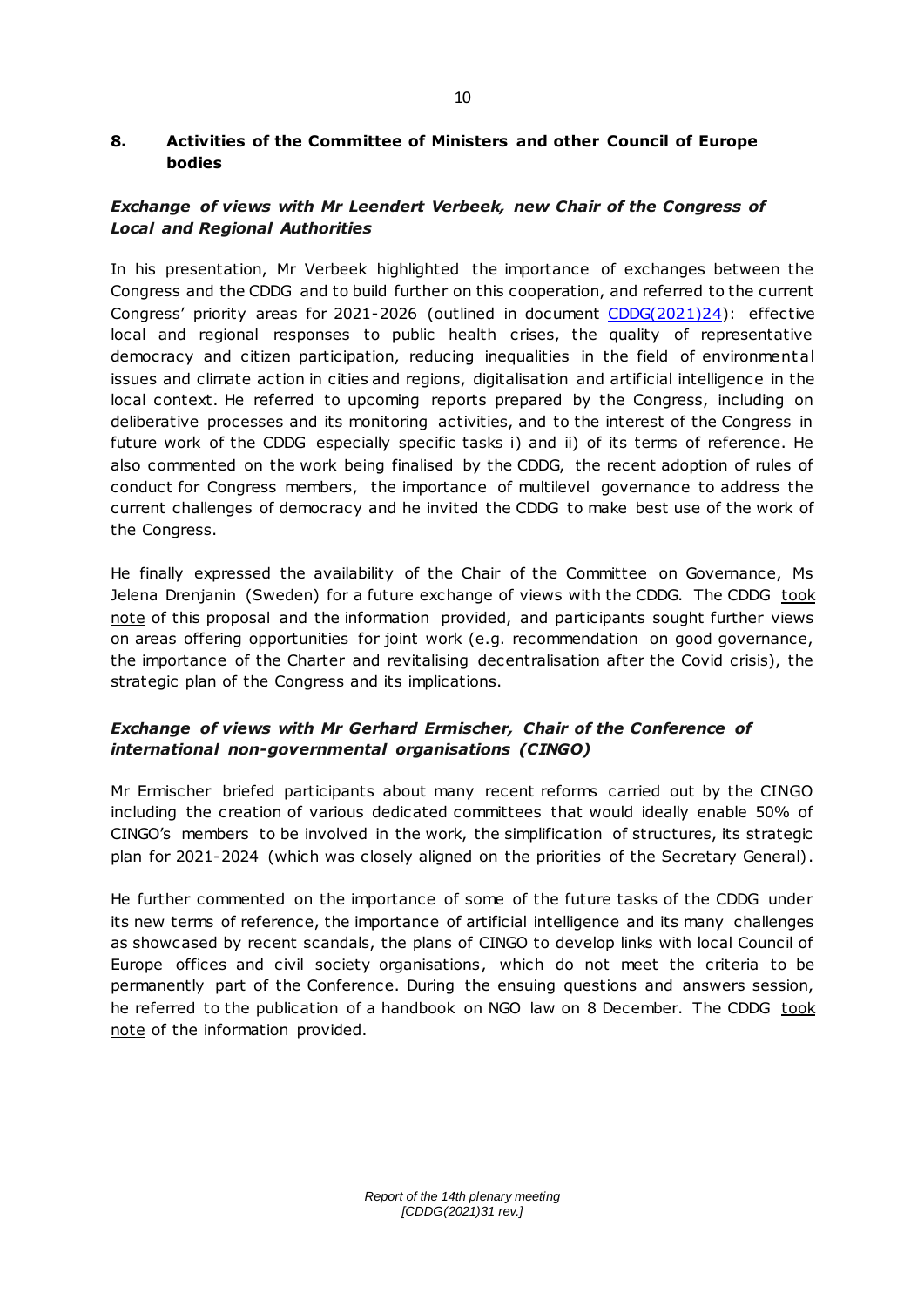# *Recent activities of other Council of Europe bodies; Parliamentary Assembly Recommendation 2212 (2021) "More participatory democracy to tackle climate change"*

The Committee heard a presentation on the activities of the Division on elections and participatory democracy by its Secretariat. The Division, which is located in the same department as the secretariat of the CDDG and the Centre of expertise, is now reporting every year to the CDDG about its work which is of particular relevance to the Committee . After a brief introduction to the annual report (reproduced in the addendum of this report) and the priorities of the Division (addressing the democratic back sliding, developing citizen participation and bringing them back to voting, bringing elected officials closer to the voters to help rebuild trust, developing cooperation with EMBs, civil society, municipalities and other public authorities), the Secretariat of the Division referred to cooperation opportunities with the CDDG, including in respect of tasks set in the Committee's terms of reference concerning civil participation and elections (e.g. periodic reviews of  $CM/Rec(2017)5 - see item 9 below).$ 

The Committee heard a presentation by the gender equality rapporteurs Mr Edwin Lefebre (Belgium, Flanders) and Ms Siobhan Smyth (United Kingdom) about their role and recent work. They invited delegations to send information in writing on gender equality aspects, which would be of relevance for the CDDG's own activities. The Secretariat mentioned that the guidelines on gender mainstreaming in the work of the CDDG are published on the CDDG's website [\(link\)](https://rm.coe.int/cddg-2021-11e-rev-gender-mainstreaming-adopted/1680a49371).

The Secretariat presented a memorandum on activities of particular interest to the CDDG carried out by other Council of Europe bodies since the 13<sup>th</sup> meeting (document [CDDG\(2021\)25\).](http://rm.coe.int/cddg-2021-25e-activities-of-other-coe-bodies-april-oct2021-2762-9690-2/1680a48d35) The Committee took note of the information contained therein.

The Secretariat also referred to the recent Committee of Ministers' request for comments from the CDDG on Assembly Recommendation 2212 (2021) "More participatory democracy to tackle climate change" and the draft comments contained in document [CDDG\(2021\) 30.](https://rm.coe.int/cddg-2021-30e-comments-and-elements-for-response-to-pace-rec-2212-2754/1680a48cfb) The CDDG considered and adopted a slightly amended version of the document, with updates dictated by the recent adoption of the CDDG's terms of reference.

## **9. Review on Recommendation CM/Rec(2017)5 on standards for e-voting**

The Chair recalled that the CDDG was tasked with reviewing the implementation of [Recommendation CM/Rec \(2017\)5 on standards for e-voting](https://www.coe.int/en/web/portal/news-2017/-/asset_publisher/StEVosr24HJ2/content/council-of-europe-adopts-new-recommendation-on-standards-for-e-voting) at least every two years<sup>3</sup>. A questionnaire had been sent out to all member States, and in cooperation with the Venice Commission also to the national election management bodies (EMBs) with a view to collecting information in preparation of the meeting. 32 member States, including EMBs, had replied to the questionnaire. A compilation of these replies was made available in an [addendum](http://rm.coe.int/cddg-2021-27e-compendium-replies-to-questionnaire-e-voting-2785-6293-9/1680a494ed) to the horizontal summary contained in document [CDDG\(2021\)27.](http://rm.coe.int/cddg-2021-27e-review-on-rec-on-standards-for-e-voting-2774-5309-1333-1/1680a494ec)

 $\overline{a}$  $3$  In accordance with para. 1(iv) of the Recommendation; the terms of reference 2021-2025 provide among the main deliverables (item 8) for a more comprehensive similar exercise before the end of 2025. Also, para. 2 of the Recommendation calls for a regular update of the Guidelines.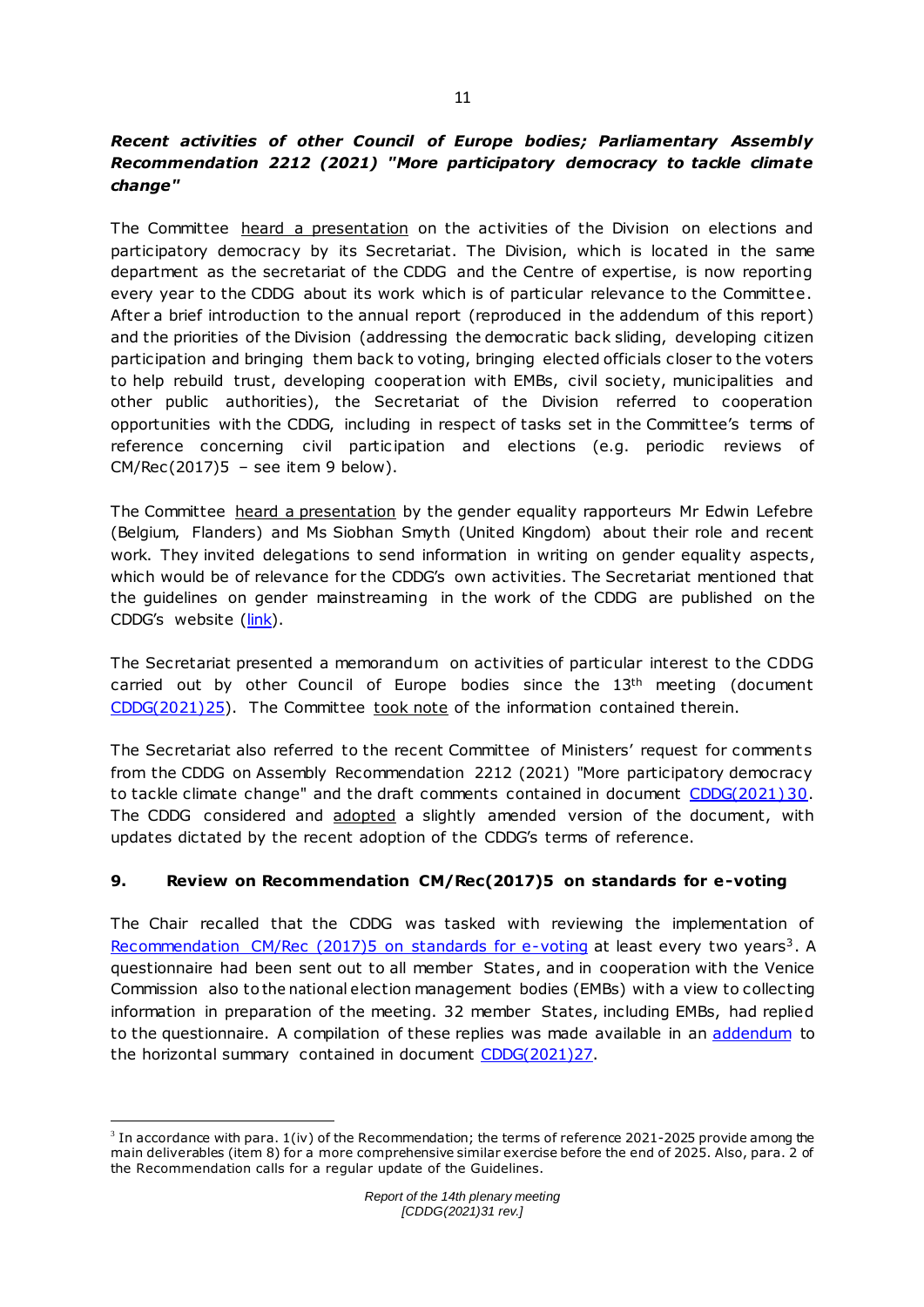The CDDG heard an oral presentation by Mr Gregor Wenda, former Chair of the Ad hoc Committee of Experts on legal, operational and technical standards for e-voting (CAHVE), who recalled the work that had been conducted since 2004 in this field. While currently only a few member States were using e-voting, the responses demonstrated that in general, information and communication technologies (ICT) were widely used throughout the electoral process, which made the Guidelines on the use of ICT – adopted under item 3.1 particularly valuable. Several member States were in the process of introducing or up-dating legislation on e-voting and some had stressed the particular importance of the Recommendation in this context. Security concerns, lack of public trust, costs, and lack of political consensus were among the reasons member States had mentioned for not implementing e-voting solutions.

The ensuing discussion, to which representatives of EMBs had also been specifically invited, centred around trust, obstacles to introducing e-voting, transparency (e.g. publishing source code), experience with voting machines, and the need for the accompanying Guidelines to remain a living document. Mr Wenda underlined that the introduction of e-voting required careful legal, organisational and technical preparation. This was one of the reasons why the pandemic had not led to a spike in e-voting solutions. The CDDG expressed the wish to pursue interactions in the future with the Venice Commission and EMBs, which welcomed this opportunity for exchange. The CDDG concluded that reviewing the implementation of the Recommendation CM/Rec(2017)5 every two years was an appropriate timeframe. It took note of suggestions to further develop the format of the review meeting by devoting more time to exchanges on best practice, by possibly involving other relevant stakeholders aside from EMBs (e.g. civil society, academia), and including in the review the newly adopted Guidelines on the use of ICT in the electoral process whilst retaining the basic questionnaire structure for comparative purposes across time, with a few additional questions on specific topical aspects.

## **10. Elections**

The Secretariat provided background information (recalling i.a. that the duration of terms of office of the Chair, Vice-Chair and Bureau members remained unchanged with the introduction of quadrennial terms of referenc e) and presented the candidatures received (documents [CDDG\(2021\)28](http://rm.coe.int/cddg-2021-28e-elections-2772-0116-3269-v-1/1680a46f5c) and [CDDG\(2021\)29\)](https://rm.coe.int/cddg-2021-29e-elections-candidates-2769-3823-3349-v-1/1680a49f45) which matched exactly the positions to be filled. The Committee then elected by acclamation, and subsequently congratulated for their election:

- as Chair: Mr Paul Rowsell (United Kingdom) for one year;
- as Vice-Chair: Mr Edwin Lefebre (Belgium, Flemish Region) for one year;
- as Bureau members: Mr Peter Andre (Austria) for two years, Ms Monika Kurian (Slovak Republic) for two years, Ms Gordana Gapikj-Dimitrovska (North Macedonia) for two years, Mr Markku Mölläri (Finland) for two years, Ms Stefania Traustadóttir (Iceland) for a one-year term.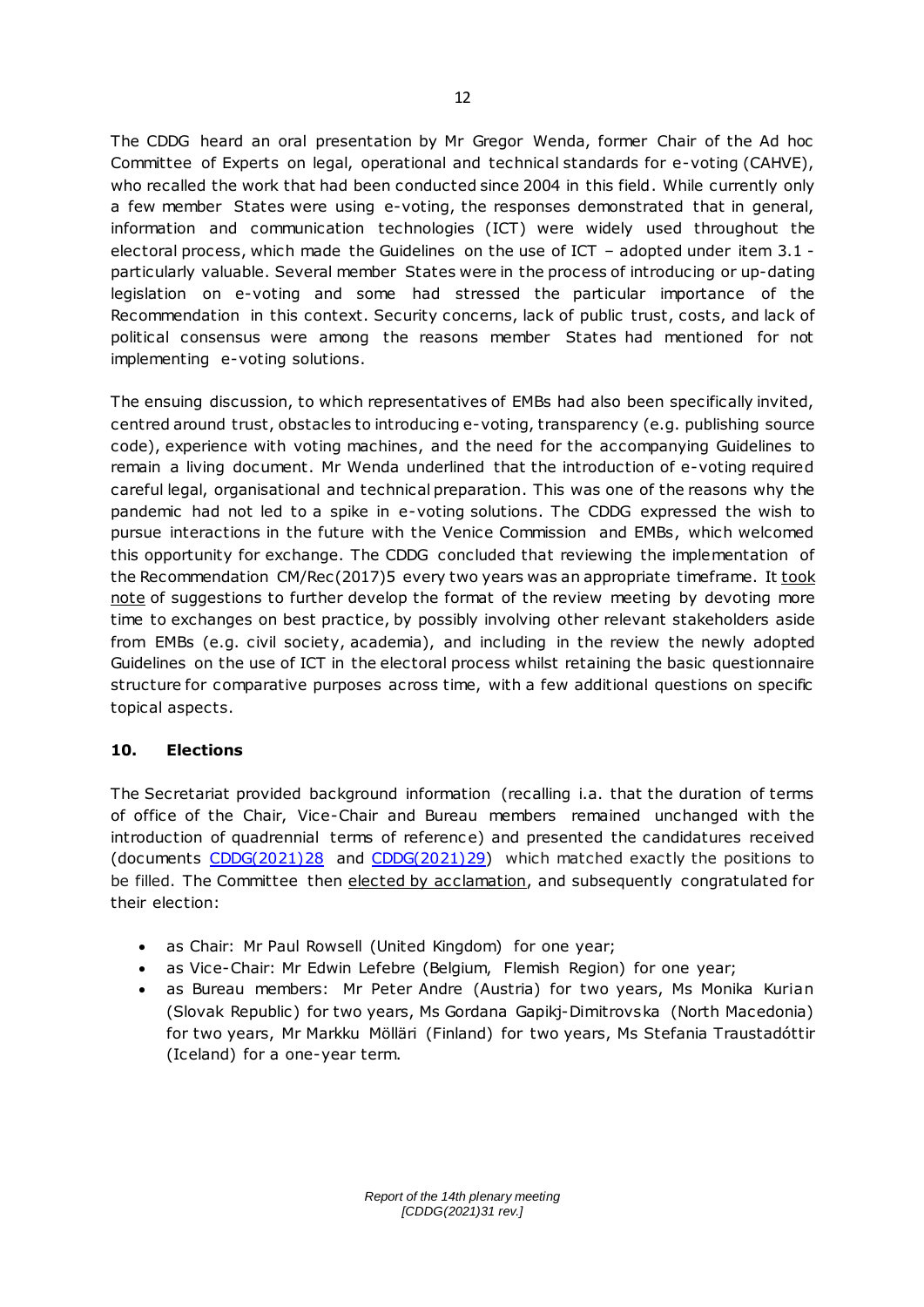### **11. Other business**

The Secretariat recalled that the Committee had appointed four rapporteurs to cover three areas over the finishing biennium, and provided further information on the foreseeable needs for rapporteurs in the near future. The Committee then renewed the mandates of the current rapporteurs as follows: Mr Edwin Lefebre (Belgium, Flemish Region) and Ms Siobhan Smyth (United Kingdom) for Gender equality; Mr Peter Andre (Austria) for Democracy and Technology, including liaison with the new committee on artificial intelligence; Mr Markku Mölläri (Finland) for a slightly extended area covering social matters including rights of persons with disabilities.

The Committee thanked Mr Paul-Henri Philips (Belgium) on the occasion of his retirement , for his 21 years of service, commitment and contribution to the Committee, and wished him well for the future.

## **12. Adoption of the abridged meeting report; date of the next meeting**

The Committee considered and adopted the draft abridged report. CDDG members would receive in the following days the full version of the meeting report. The Committee took note that the 15th meeting would be held on 21-22 April (modalities to be defined), in accordance with the tentative workplan approved previously for 2022 (see item 5).

The Chair thanked participants, the Secretariat and the interpreters and closed the meeting.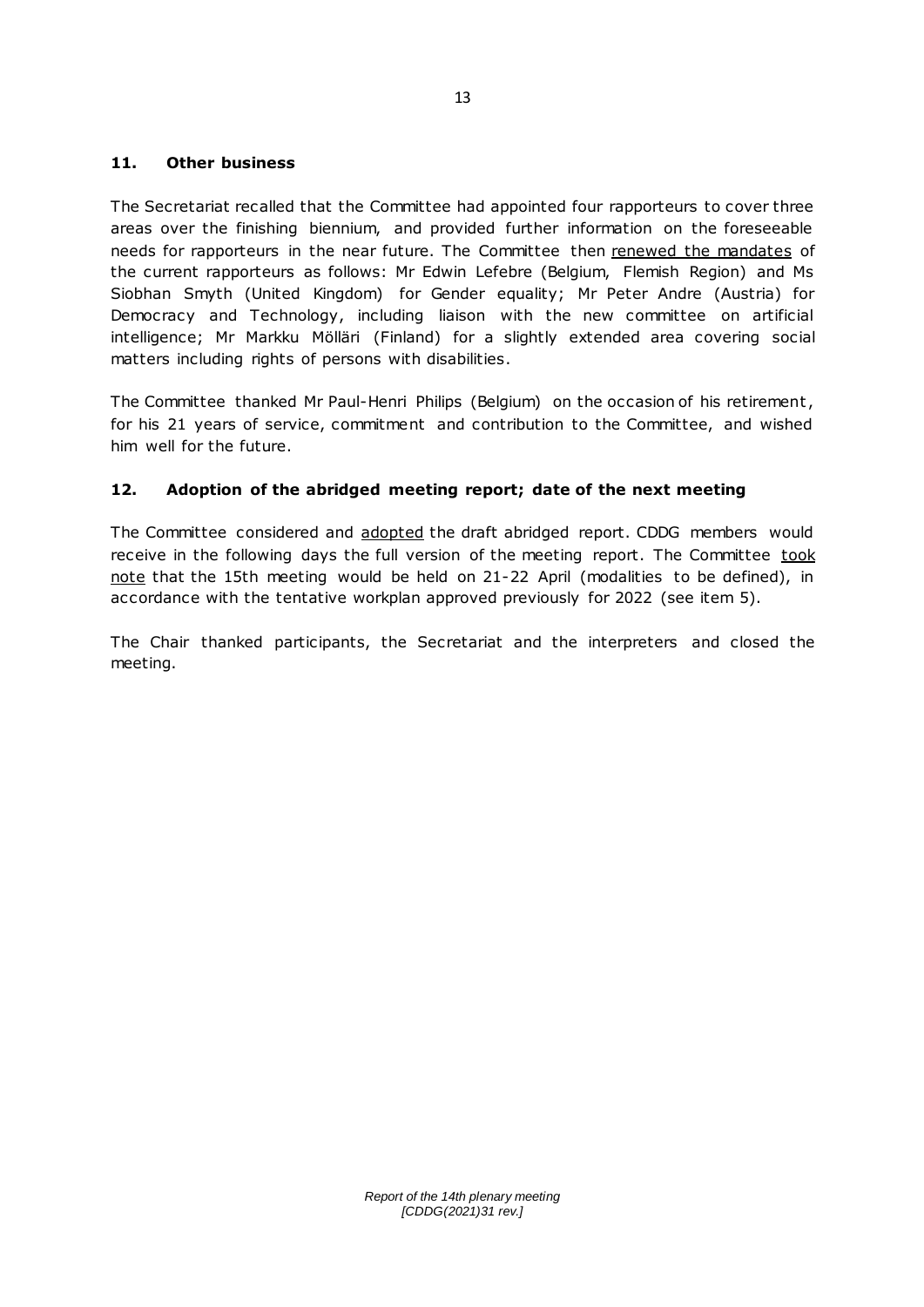### **APPENDIX 1**

#### **LIST OF PARTIC IPANTS**

#### **MEMBERS / MEMBRES**

#### **CHAIR / PRESIDENT**

Mr Markku MÖLLÄRI, Ministerial adviser, Department for Local Affairs and Regional Administration, Ministry of Finance, Helsinki

#### **ALBANIA / ALBANIE**

Ms Romina KUKO, Deputy Minister of Interior

#### **ARMENIA / ARMENIE**

Mr Vache TERTERYAN, Deputy Minister of Territorial Administration and Infrastructure, YEREVAN

### **AUSTRIA / AUTRICHE**

Mr Peter ANDRE, Ministry of Interior, Senior Expert for Legal Affairs, Wien

Mag. Stefan GÖLLER, Legal expert, Office of the Vienna Provincial Government, Department for European Affairs, Wien

Mr Gregor WENDA, Deputy Head of Electoral Affairs Department, Directorate General of Legal Affairs, Federal Ministry of the Interior, Vienna

#### **AZERBAIJAN / AZERBAÏDJAN**

Mr Emin ASLANOV, senior advisor, Department of Foreign Policy Affairs of the Presidential Administration of the Republic of Azerbaijan

Mr Seymur NAGHIYEV, Chief Advisor, Ministry of Justice, Centre for Work with Municipalities, Baku

#### **BELGIUM / BELGIQUE**

M. Paul-Henri PHILIPS, Coordinateur pour les Organisations Internationales, Relations multilatérales et Organisations Internationales, BRUXELLES

Mr Edwin LEFEBRE, Deputy Director, Ministry of the Flemish Community, Agency for Home Affairs, Brussels, Belgium

### **BOSNIA AND HERZEGOVINA / BOSNIE-HERZEGOVINE**

Ambassador Almir ŠAHOVIĆ, Ambassador of Bosnia and Herzegovina to the Netherlands, Ministry of Foreign Affairs of Bosnia and Herzegovina, Sarajevo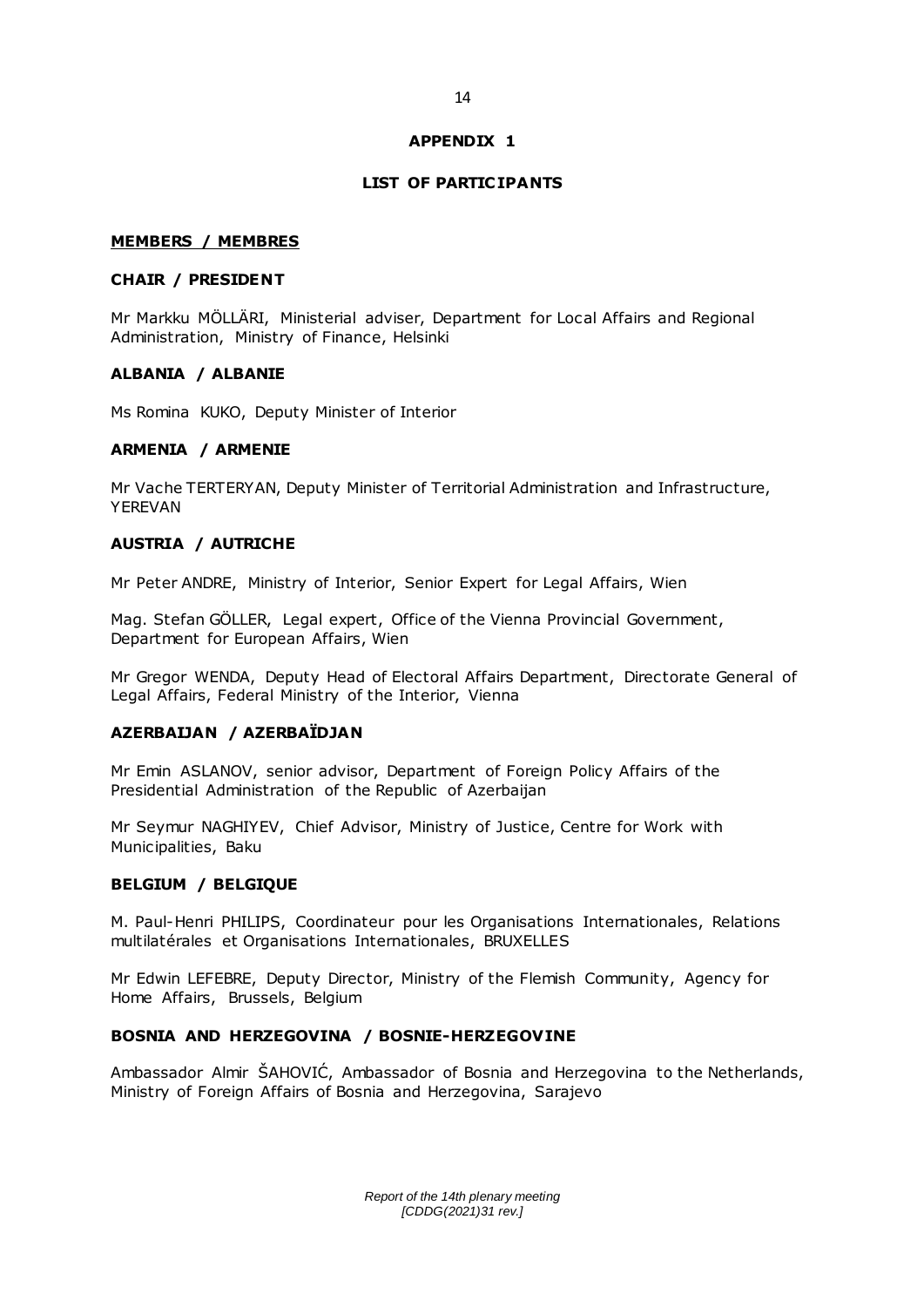### **BULGARIA / BULGARIE**

Mr Mihail VASILEV, State expert, Directorate "Spatial Development and Administrativeterritorial Structure", Ministry of Regional Development and Public Works, SOFIA, Bulgaria

#### **CROATIA / CROATIE**

Ms Leda LEPRI, Senior Advisor – Specialist

#### **CYPRUS / CHYPRE**

Mr Antonis ECONOMIDES, Head of Local Government Directorate, Ministry of the Interior, NICOSIA

#### **CZECH REPUBLIC / REPUBLIQUE TCHEQUE**

Mr Petr FEJTEK, Senior Administrative Advisor, Department for Strategic Development and Coordination of Public Administration, Ministry of Interior of the Czech Republic, Praha

#### **DENMARK / DANEMARK**

Mr Mads HOLT, Administrative Officer, Department of Public Administrative Law, Ministry of the Interior and Housing, COPENHAGEN

#### **ESTONIA / ESTONIE**

Mr Ave VIKS, Adviser, Regional Administration Policy Department, Ministry of Finance

#### **FRANCE**

Ms Mathilde CISOWSKI, Chargée d'études juridiques, Direction générale des collectivités locales, Ministère de la cohésion des territoires et des relations avec les collectivités territoriales, PARIS

### **GEORGIA / GEORGIE**

Mr Giorgi DIDIDZE, Head of Department of Regional and Mountainous Areas Development, Ministry of Regional Development and Infrastructure, TBILISI

#### **GERMANY / ALLEMAGNE**

Ms Ruth GRUNE, Federal Ministry of the Interior, BERLIN

Mr Andre SCHMODE, Policy officer, Program management, Federal Ministry of the Interior, BERLIN

Ms Anna WASSENBERG, Representative of the German Länder, Ministry of the Interior and for Sport Rheinland-Pfalz, MAINZ

Ms Alexandra MESSERLE, Cheffe d'unité, Ministère de l'Intérieur, de la Construction et des Sports de Sarre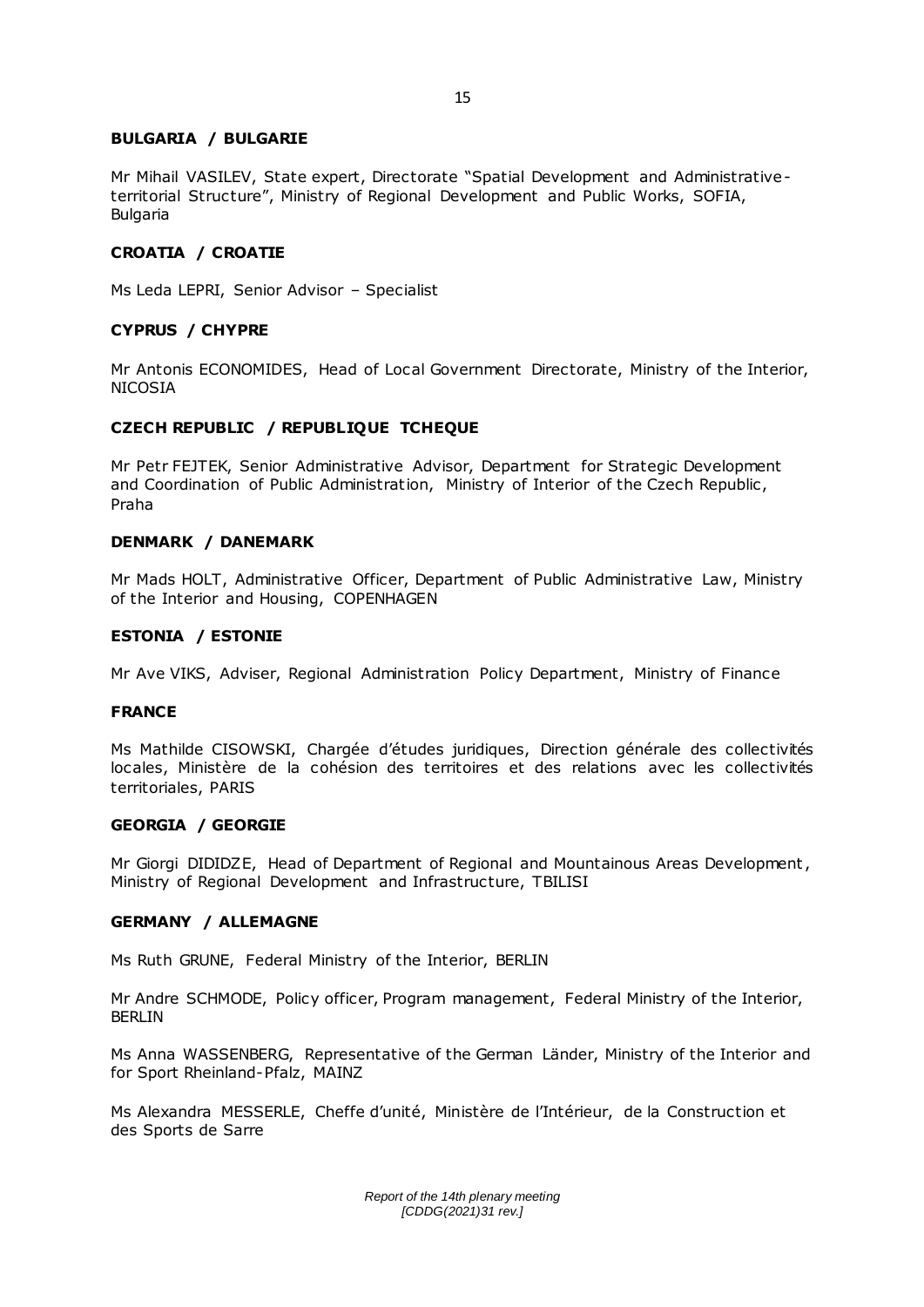### **GREECE / GRECE**

Mr Georgios CHRYSAFIS, Directorate of Organising and Functionning of Local Government, Ministry of the Interior, Athens

Ms Elli STILIANIDI, Expert within the independent department of International and European relations, Ministry of Interior of the Hellenic Republic , Athens

#### **HUNGARY / HONGRIE**

Mr David KOJSZA, Government Officer for International Relations, Prime Minister's Office, Cabinet of the State Secretariat for Public Service, Budapest

#### **ICELAND / ISLANDE**

Ms Stefanía TRAUSTADÓTTIR, Senior Advisor, Local Government, Department of Local Government and Regional Policy, Ministry of Transport and Local Government, REYKJAVÍK

#### **ITALY / ITALIE**

Mr Francesco GIUSTINO, Presidenza del Consiglio dei Ministri, Ufficio Attività Internazionali, ROMA

#### **LATVIA / LETTONIE**

Ms Agnese PABERZA DRAUDINA, senior expert, Local Governments Department, Local Governments Supervision Division, Ministry of Environmental Protection and Regional Development, RIGA

Ms Fatma FRIDENBERGA, Deputy Director, Riga City Council Legal Office, RIGA

#### **LITHUANIA / LITUANIE**

Mr Paulius SKARDŽIUS, Senior Adviser, Public Administration and Self -Government Policy Group, Ministry of the Interior, VILNIUS

#### **LUXEMBOURG**

Mme Mireille CRUCHTEN, Conseillère, Chargée de direction, Ministère de l'Intérieur

#### **MALTA / MALTE**

Mr Natalino ATTARD, Director General (Local Government), Local Government Division, Ministry for Justice, Culture and Local Government, VALLETTA

Mr Christopher GALEA, Director (Local Government), Local Government Division, Ministry for Justice, Culture and Local Government, VALLETTA

### **REPUBLIC OF MOLDOVA / REPUBLIQUE DE MOLDOVA**

Ms Daniela SORAHMETOV

16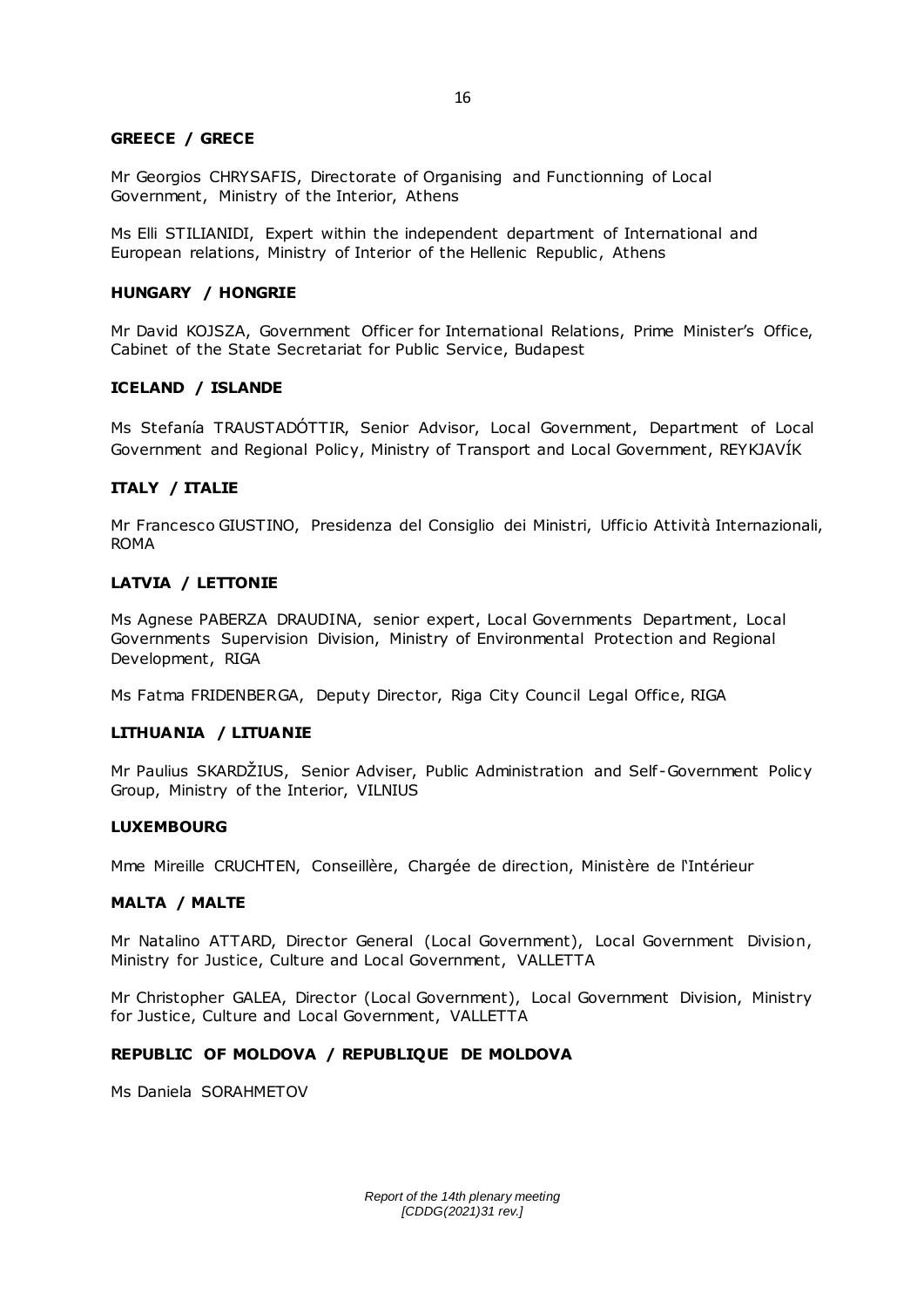#### **NETHERLANDS / PAYS-BAS**

Mr Thomas ZANDSTRA, Head of the Democracy Department, Democracy and Governance Division, Ministry of the Interior and Kingdom Relations

Ms Puck GORRISSEN, Policy Officer Democracy, Democracy and Governance Division, Ministry of the Interior and Kingdom Relations

#### **NORWAY / NORVEGE**

Ms Siri HALVORSEN, Director, Ministry of Local Government and Modernisation, OSLO

Ms Nina Britt BERGE, Senior Adviser, Department for Local Government, Ministry of Local Government and Modernisation, OSLO

#### **PORTUGAL**

Mr Andra NIKOLIC, Department Director, General Directorate for Local Authorities, LISBOA

Ms Tânia MOURATO, Head of Department, Directorate-General for Local Authorities, LISBOA

#### **ROMANIA / ROUMANIE**

Mr Mihai Adrian GROŞAN, Head of Department, Ministry of Public Works, Development and Administration, Directorate General of Public Administration, Romanian Government, BUCHAREST, Romania

Ms Catana PARASCHIVA, Senior Counsellor, Open Government Service, General Secretariat of Government

### **RUSSIAN FEDERATION / FEDERATION DE RUSSIE**

Mr Alexander SHOSHNIKOV, Senior Counsellor, Department for Liaisons with the Subjects of the Federation, the Parliament and Public Associations, Ministry of Foreign Affairs

#### **SAN MARINO / SAINT-MARIN**

Ms Carlotta ANTONELLI, National Expert

### **SLOVAK REPUBLIC / REPUBLIQUE SLOVAQUE**

Mr Vendelín LEITNER, State Secretary, Ministry of Interior of the Slovak Republic

Ms Monika KURIAN, Ministry of Interior of the Slovak Republic , Public Administration Section, Head of Local Self-Government and Foreign Affairs Unit, BRATISLAVA

Ms Barbora SKAPIKOVA

#### **SLOVENIA / SLOVENIE**

Mr Jurij MEZEK, Senior Advisor, Ministry of Public Administration, Local Self -Government Service, LJUBLJANA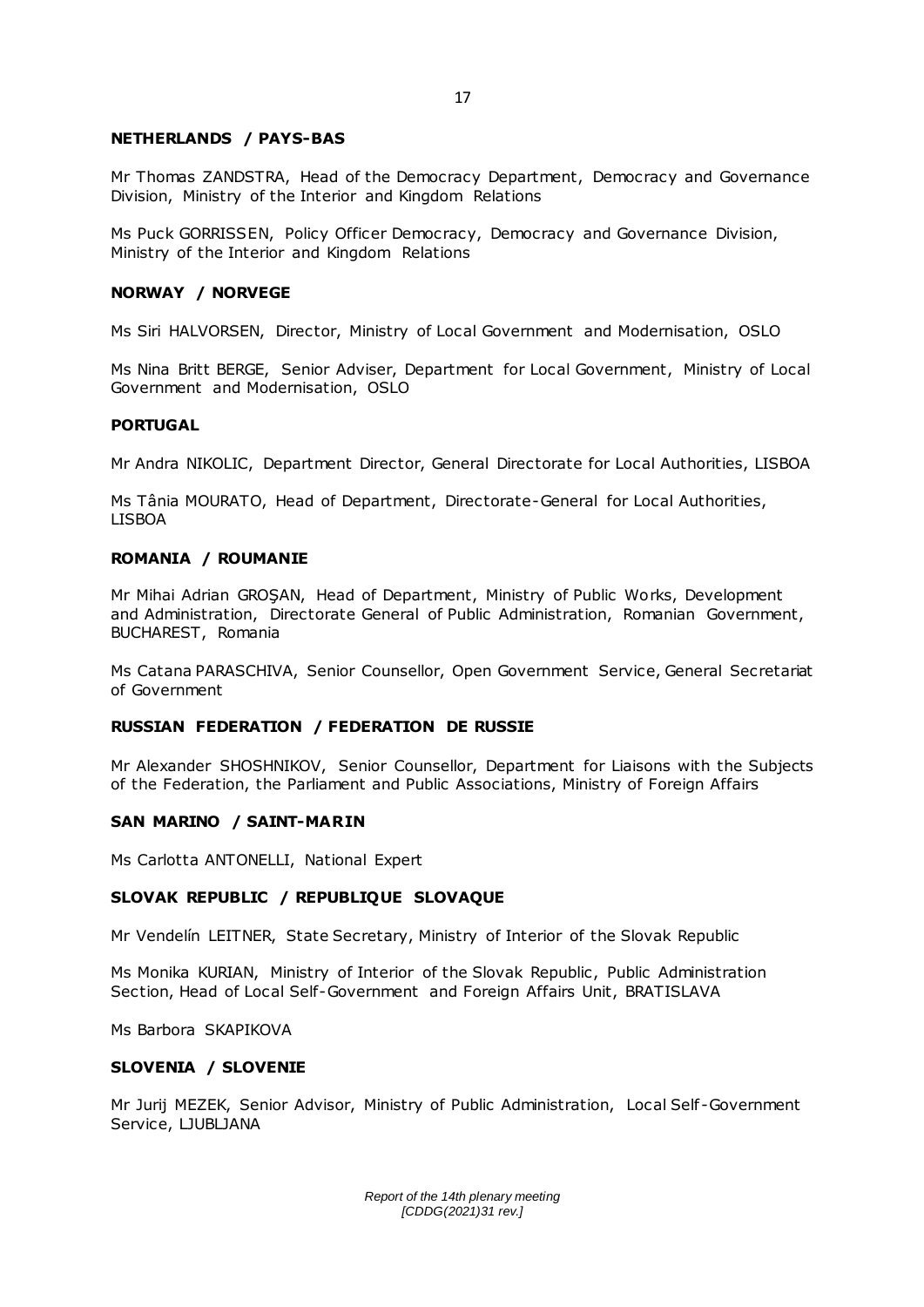Ms Helena KAVČIČ, Senior Advisor, Ministry of Public Administration, Local Self-Government Service, LJUBLJANA

### **SPAIN / ESPAGNE**

Ms Rocío DÍAZ MARTÍN, Deputy Director General for European and International Relations, Secretary General for Territorial Coordination, Ministry for Territorial Policy,

### **SWEDEN / SUEDE**

Mr Daniel WOHLGEMUTH, Deputy Director, Ministry of Culture, Division for Media and **Democracy** 

Mr Lars KARLANDER, Desk Officer, Local Government Unit, Ministry of Finance

Mr Dennis WIKLUND, Desk Officer, Ministry of Culture, Division for Media and Democracy

### **SWITZERLAND / SUISSE**

Mr Bertrand BISE, Chef suppléant de l'unité Projets législatifs I, Département fédéral de justice et police DFJP, Office fédéral de la justice OFJ, Domaine de direction Droit public, BERNE

Ms Beat KUONI, Chancellerie Fédérale

### **TURKEY / TURQUIE**

Mr Sertac SEZGIN, Controller of Municipalities, General Directorate of Provincial Administrations, Ministry of Interior

### **UKRAINE**

Mr Ruslan POPIUK, Acting Head of the Expert Group for Interaction with the Council of Europe Institutions of the Directorate for the Development of Local Self-Government, Territorial Organization of Power and Administrative-Territorial Structure, Ministry for Communities and Territories Development of Ukraine

### **UNITED KINGDOM / ROYAUME-UNI**

Mr Paul ROWSELL, Head of Governance Reform and Democracy Unit, Department for Levelling Up, Housing and Communities, Local Government & Communities Directorate, Ministry of Housing, Communities and Local Government, LONDON

Ms Siobhan SMYTH, Senior Policy Adviser, Governance Reform and Democracy Unit, Department for Levelling Up, Housing and Communities, Local Government & Communities Directorate, Ministry of Housing, Communities and Local Government, LONDON

Ms Kirsty BROWN, Governance Reform and Democracy Unit, Department for Levelling Up, Housing and Communities, Local Government & Communities Directorate, Ministry of Housing, Communities and Local Government, LONDON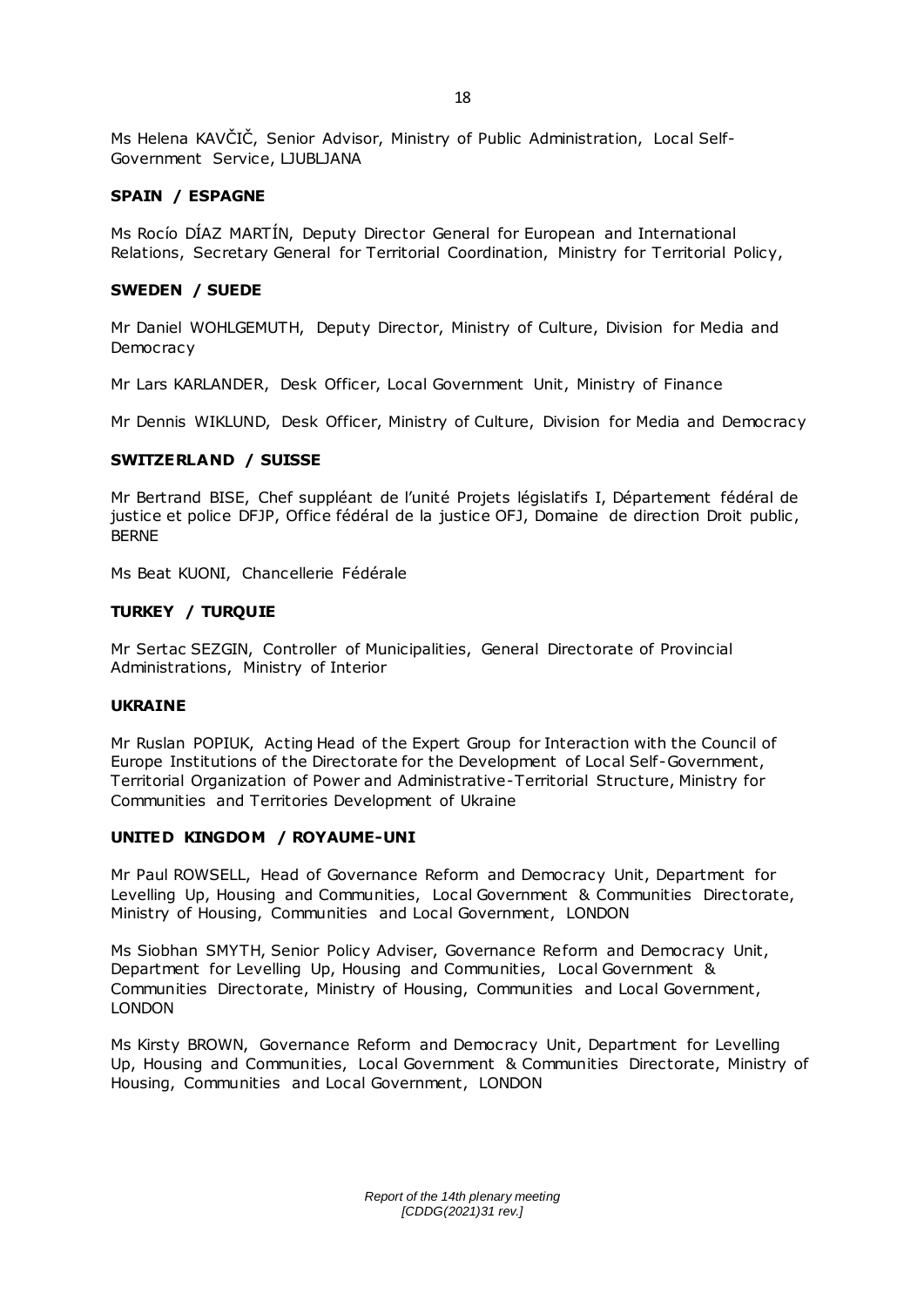#### **PARTIC IPANTS**

#### **CONGRESS OF LOCAL AND REGIONAL AUTHORITIES OF THE COUNCIL OF EUROPE / CONGRES DES POUVOIRS LOCAUX ET REGIONAUX DU CONSEIL DE L'EUROPE**

Mr Leendert VERBEEK, Chair of the Congress

Mr Andreas KIEFER, Secretary General / Secrétaire Général

Mr Roman CHLAPAK, Governance Committee / Commission de la Gouvernance

### **CONFERENCE OF INGOS OF THE COUNCIL OF EUROPE / CONFERENCE DES OING DU CONSEIL DE L'EUROPE**

Mr Gerhard ERMISCHER, Chair of the INGOs Conference, ASCHAFFENBURG, Germany

Mr Christoph SPRENG, Representative of the INGOs Conference to the CDDG, Initiatives of Change-International

#### **OTHER PARTIC IPANTS / AUTRES PARTIC IPANTS**

### **BENELUX UNION/UNION BENELUX**

Mr Hans MOOREN, Team Interne Market and Economie, Brussels

#### **OBSERVERS / OBSERVATEURS**

### **COUNCIL OF EUROPEAN MUNICIPALITIES AND REGIONS (CEMR) / CONSEIL DES COMMUNES ET REGIONS D'EUROPE (CCRE)**

Ms Carol THOMAS, Advisor, Governance and Institutional Relations

#### **CONSULTANTS EXPERTS / EXPERTS CONSULTANTS**

Ms Ardita DRIZA MAURER, Juriste, Ll.M., Consultante indépendante, Droits politiques et nouvelles technologies de vote, Suisse

### **ELECTION MANAGEMENT BODIES / ORGANES D'ADMINISTRATION DES ELECTIONS**

#### **BULGARIA / BULGARIE**

Mr Dimitar DIMITROV - Vice Chairperson of the CEC Bulgaria

#### **CROATIA / CROATIE**

Ms Ivana BELEC, Member of the State Electoral Commission of the Republic of Croatia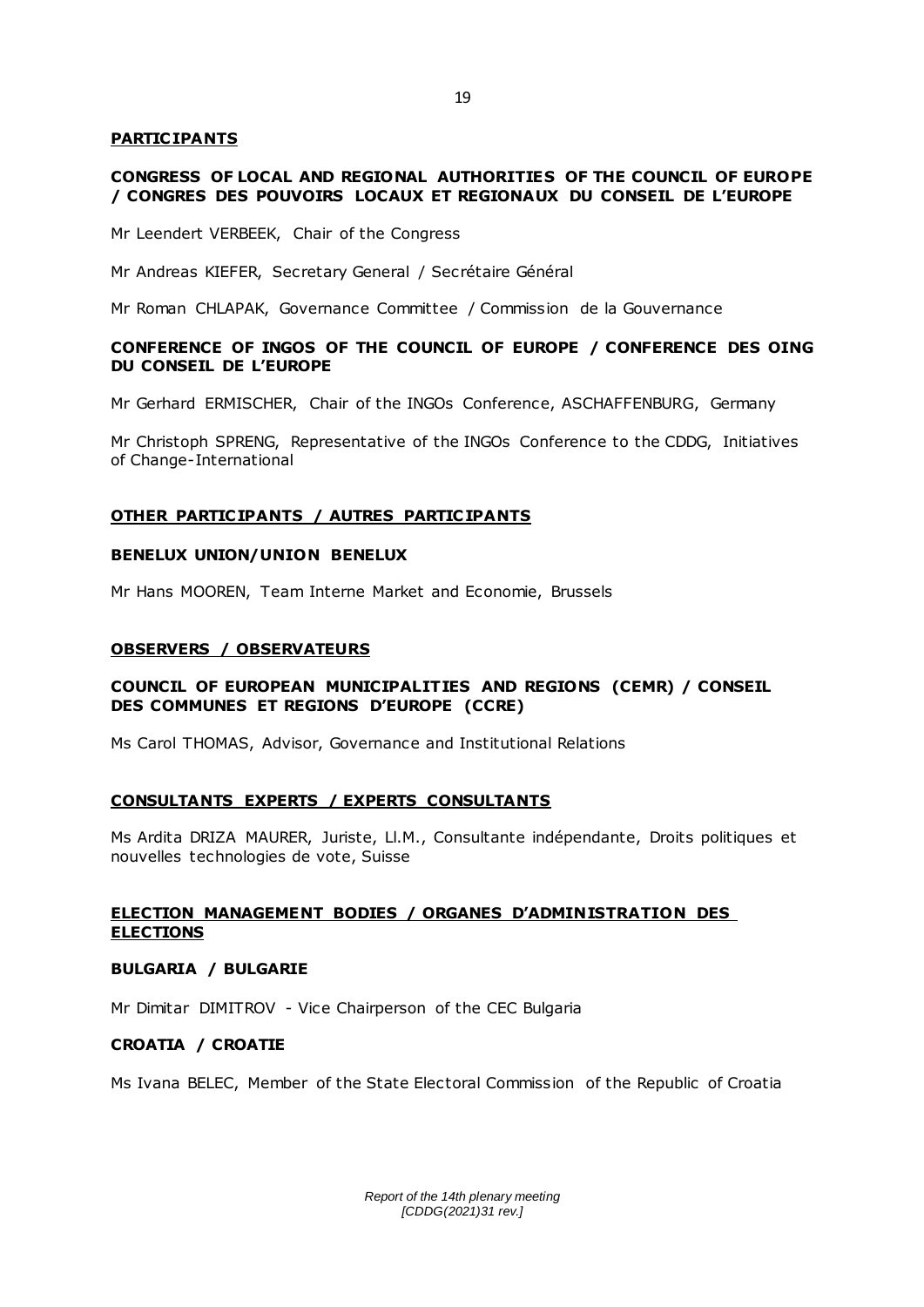#### **FINLAND / FINLANDE**

Ms Heini HUOTARINEN, Ministerial Adviser, Election Management Body (EMB), Ministry of **Justice** 

Ms Juha MÄENALUSTA

#### **POLAND / POLOGNE**

Mr Grzegorz GĄSIOR, Expert, Legal Department

Mr Piotr JANKOWSKI, Referent, Presidential Department

#### **ROMANIA / ROUMANIE**

Mr Sorin-Gabriel LAZĂR, Head of the International Cooperation Department

Mr Ovidiu Alexandru OPROAICA, Head of the Department for the Informatization of Electoral Processes

Mr Mircea PREOTESCU, Head of the Department for the Coordination of Electoral Organisms

### **SPAIN / ESPAGNE**

Ms Vanessa SÁNCHEZ, Technical Advisor. Directorate General of Internal Policy and Electoral Processes, Directorate General of Internal Policy. Ministry of the Interior

#### **SWEDEN / SUEDE**

Mr Carl-Niclas ODENBRING, Swedish Election Authority

### **RECEF**

Valérie BOUCHARD, Conseillère, Secrétariat général, Élections Québec

#### **SECRETARIAT**

#### **Secretariat of the CDDG / Secrétariat du CDDG**

Ms Alina TATARENKO – Head of the Democratic Governance Division / Secretary of the CDDG / Directorate of Human Dignity, Equality and Governance / Directorate General of **Democracy** 

Mr Christophe SPECKBACHER, Administrator – Democratic Governance Division / Directorate of Human Dignity, Equality and Governance / Directorate General of **Democracy** 

Ms Judith ORLAND, Democratic Governance Division – Directorate of Human Dignity, Equality and Governance - Directorate General of Democracy

Ms Isabelle ETTER - Assistant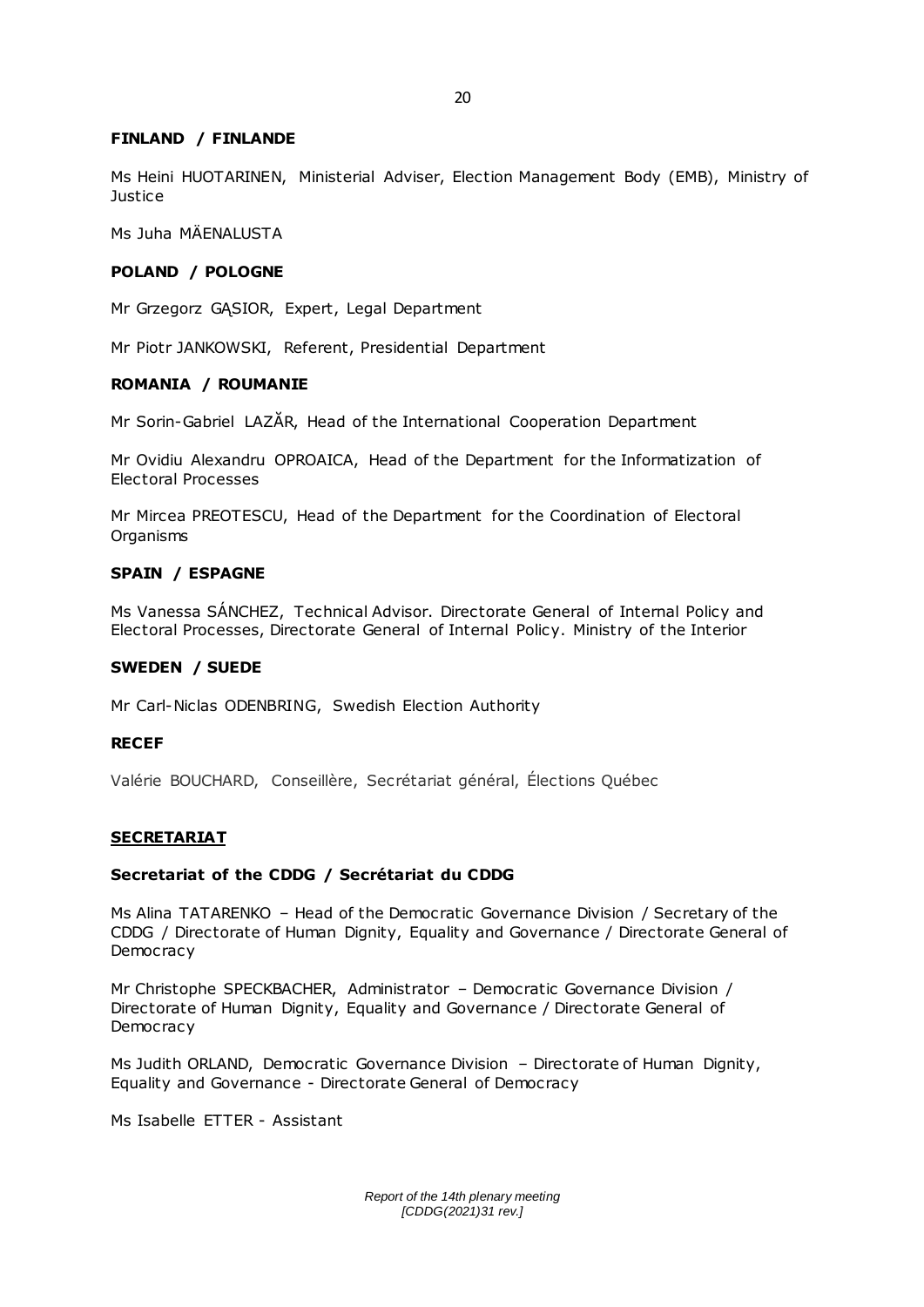### **Other Secretariat participating in the meeting /Autre Secrétariat participant à la réunion**

Ms Claudia LUCIANI, Director of Human Dignity, Equality and Governance / Directorate General of Democracy

Mr Daniel POPESCU, Head of Democracy and Governance Department / Directorate of Human Dignity, Equality and Governance / Directorate General of Democracy

Mr Markus ADELSBACH, Head of the Elections and Participatory Democracy Division / Directorate of Human Dignity, Equality and Governance / Directorate General of Democracy

Mr Niall SHEERIN, Administrator – Democratic Governance Division / Directorate of Human Dignity, Equality and Governance / Directorate General of Democracy

Mr Gaël MARTIN-MICALLEF, Division of Elections and Political Parties – Venice **Commission** 

#### **Interpreters / Interprètes**

Ms Elisabetta BASSU Ms Amanda BEDDOWS Mr Nicolas GUITTONNEAU Mr Michael HILL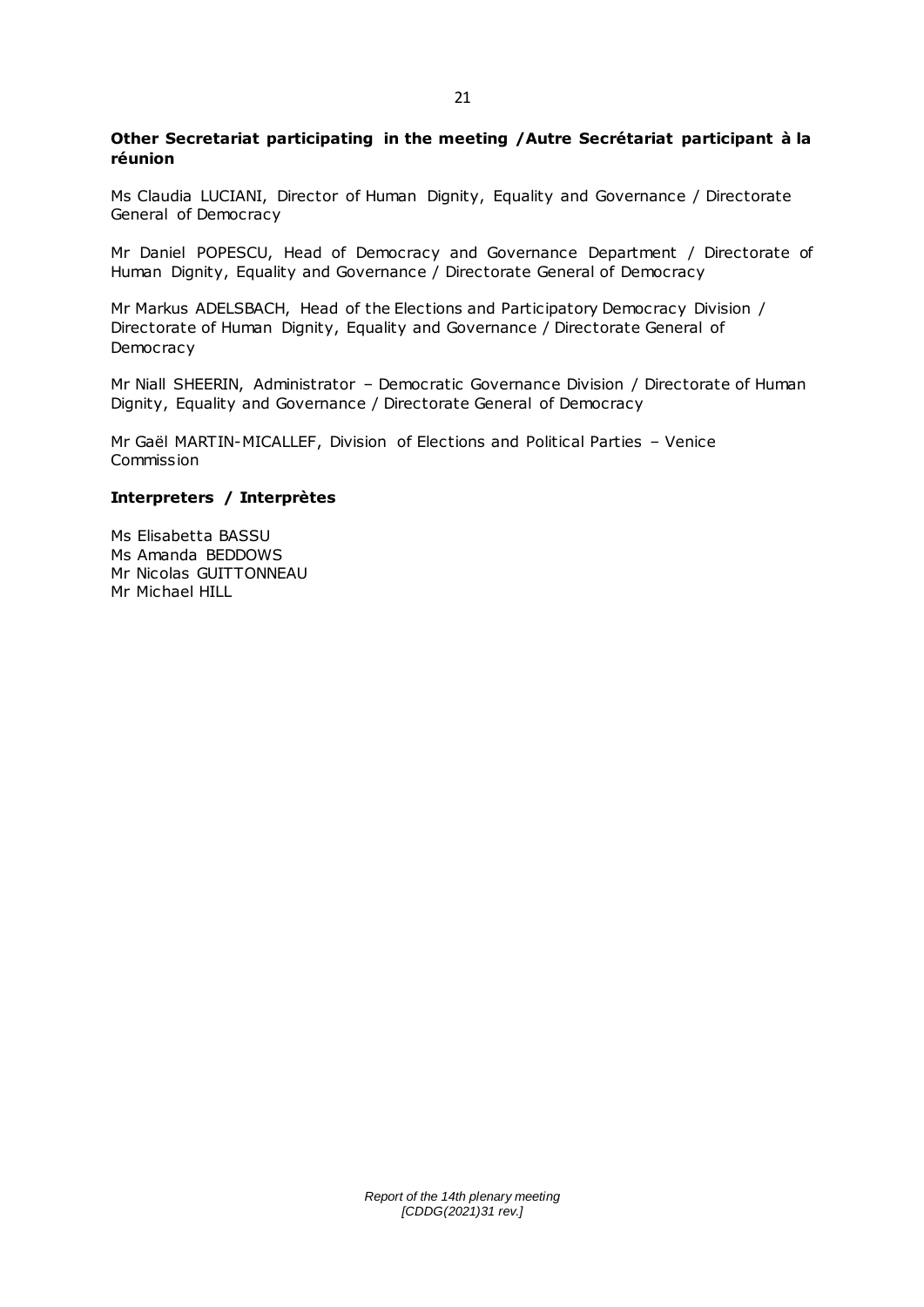### **APPENDIX 2**

## **AGENDA**

# **1. Opening of the meeting and adoption of the agenda**

| <b>For decision:</b>   | Documents     |
|------------------------|---------------|
| Adoption of the agenda | CDDG(2021)OJ2 |

## **2. Recent activities and developments**

| <b>For information:</b>                                                                       | <b>Documents</b> |
|-----------------------------------------------------------------------------------------------|------------------|
| Statement by the Chair<br>Information by the Secretariat<br>Report of the Bureau meeting      | CDDG-Bu(2021)18  |
| <b>For discussion:</b>                                                                        |                  |
| Exchange of views with Claudia Luciani, Director of Human<br>Dignity, Equality and Governance |                  |

# **3. State of implementation of the CDDG activities according to its terms of reference 2020-2021**

| <b>For information:</b> | <b>Documents</b> |
|-------------------------|------------------|
| Progress of work        | CDDG(2021)13     |

# **3.1 Democracy and technology**

| <b>For information:</b>                                                                                                                                                                                                                                                                                    | <b>Documents</b>                                          |
|------------------------------------------------------------------------------------------------------------------------------------------------------------------------------------------------------------------------------------------------------------------------------------------------------------|-----------------------------------------------------------|
| Reports of the informal consultation and 5th meeting of the<br>Working Group on democracy and technology                                                                                                                                                                                                   | GT-DT(2021)2-<br>Informal<br>Consultation<br>GT-DT(2021)5 |
| Information on the publication of the Study on the impact of<br>digital transformation on democracy and good governance<br>$(\mathsf{link})$                                                                                                                                                               |                                                           |
| <b>For decision:</b>                                                                                                                                                                                                                                                                                       |                                                           |
| Approval of the draft guidelines (Specific task ii): Develop<br>standards on new technologies in the different stages of the<br>electoral process (including voter registration, transmission<br>and tabulation of results, etc.) in the form of a Committee<br>of Ministers' recommendation or guidelines | CDDG(2021)14                                              |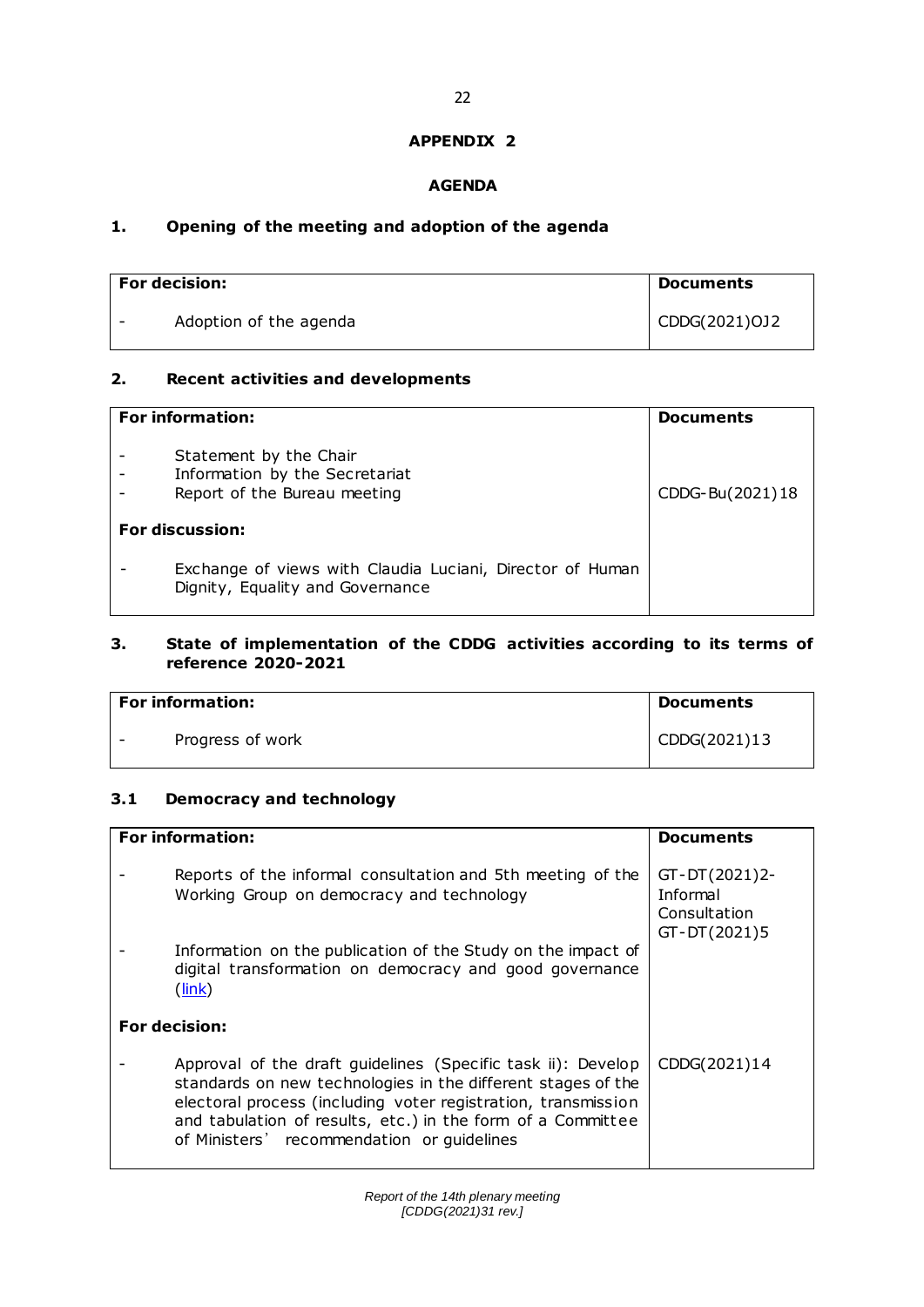# **3.2 Democratic accountability**

| <b>For information:</b>                                                                                                                                                                                                                      | <b>Documents</b>             |
|----------------------------------------------------------------------------------------------------------------------------------------------------------------------------------------------------------------------------------------------|------------------------------|
| Reports of the 4th and 5th meetings of the Working Group on<br>accountability                                                                                                                                                                | GT-RE(2021)4<br>GT-RE(2021)7 |
| <b>For decision:</b>                                                                                                                                                                                                                         |                              |
| Approval of a draft Recommendation of the Committee of<br>Ministers on democratic accountability of elected officials<br>and bodies at local and regional level (specific task ii);<br>approval of the complementary Study on Accountability | CDDG(2021)15<br>CDDG(2021)16 |

# **4. Promoting democratic governance through shared experience**

| <b>For discussion:</b>                                                                                                                                                                                                                                                                                         | <b>Documents</b> |
|----------------------------------------------------------------------------------------------------------------------------------------------------------------------------------------------------------------------------------------------------------------------------------------------------------------|------------------|
| Exchange of views with Ms Romina Kuko, Deputy Minister<br>of Interior, Albania<br>Exchange of views with Mr Ján Lazar, State Secretary,<br>Ministry of Interior, Slovak Republic<br>Exchange of views with Mr Vache Terteryan, Deputy<br>Minister of Territorial Administration and Infrastructure,<br>Armenia |                  |
| For information and discussion:                                                                                                                                                                                                                                                                                |                  |
| Presentation of current developments or ongoing reforms<br>by members of the CDDG<br>State of signatures and ratifications of conventions under<br>the responsibility of the CDDG; feedback from member<br><b>States</b>                                                                                       | CDDG(2021)17     |

# **5. Terms of reference of the CDDG (2022-2025) and outlook of activities 2022**

| <b>For information:</b>                                                                | <b>Documents</b>             |
|----------------------------------------------------------------------------------------|------------------------------|
| Terms of reference 2022-2025                                                           | CDDG(2021)18                 |
| For decision:                                                                          |                              |
| Workplan for 2022<br>Creation of working groups, composition and terms of<br>reference | CDDG(2021)19<br>CDDG(2021)20 |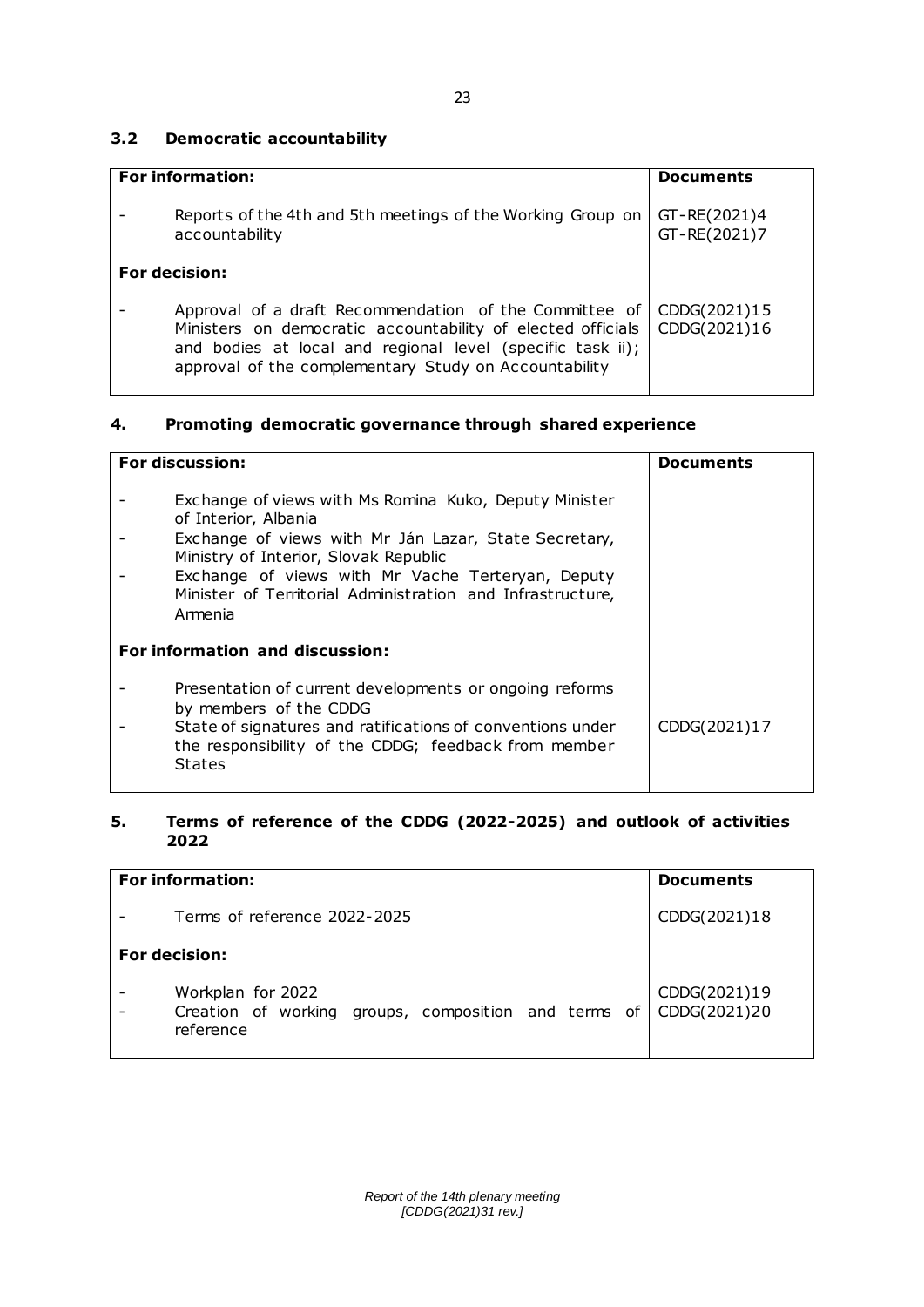# **6. Activities of the Centre of Expertise for Good Governance (**[CEGG](https://www.coe.int/en/web/good-governance/centre-of-expertise)**)**

| <b>For information:</b>                                                                                                                             | <b>Documents</b>             |
|-----------------------------------------------------------------------------------------------------------------------------------------------------|------------------------------|
| CEGG Annual Report 2021<br>CEGG Strategic Planning for 2022-2025<br>Update on the European Label of Governance Excellence   CDDG(2021)23<br>(ELoGE) | CDDG(2021)21<br>CDDG(2021)22 |

# **7. Chairmanship of the Committee of Ministers**

| <b>For information:</b>                                                                                                                      | <b>Documents</b>                                                        |
|----------------------------------------------------------------------------------------------------------------------------------------------|-------------------------------------------------------------------------|
| Activities of the Presidency of Hungary (May-November<br>Priorities of the Presidency of Italy (November 2021-<br>$2021$ ) -<br>May<br>2022) | Conclusions of the<br><b>Budapest</b><br>Conference<br>on on            |
| Preparation for other upcoming presidencies including the<br>Icelandic Presidency (November 2022 - May 2023)]                                | Cross-Border<br>Cooperation<br><b>Information</b><br>on<br>presidencies |

# **8. Activities of the Committee of Ministers and other Council of Europe bodies**

| For discussion:                                                                                                                                                                               | <b>Documents</b> |
|-----------------------------------------------------------------------------------------------------------------------------------------------------------------------------------------------|------------------|
| Exchange of views with Mr Leendert Verbeek, new Chair of<br>the Congress of Local and Regional Authorities<br>Exchange of views with Mr Gerhard Ermischer, Chair of the<br>Conference of INGO | CDDG(2021)24     |
| For decision:                                                                                                                                                                                 |                  |
| Comments on Parliamentary Assembly Recommendation<br>2212 (2021) "More participatory democracy to tackle<br>climate change"                                                                   | CDDG(2021)30     |
| <b>For information:</b>                                                                                                                                                                       |                  |
| Activities of the Committee of Ministers and other Council of<br>Europe bodies: Secretariat                                                                                                   | CDDG(2021)25     |
| Information on the activities of the Division on elections<br>and participatory democracy: Secretariat<br>Information on World Forum for Democracy (WFD):<br>Secretariat                      | CDDG(2021)26     |
| Information on the developments at the Ad hoc Committee<br>on Artificial Intelligence (CAHAI): Mr Peter Andre, CDDG<br>Rapporteur                                                             |                  |
| Information from the rapporteurs on gender equality:<br>Mr Edwin Lefebre and Ms Siobhan Smyth, CDDG                                                                                           |                  |
| Information from Parliamentary Assembly                                                                                                                                                       |                  |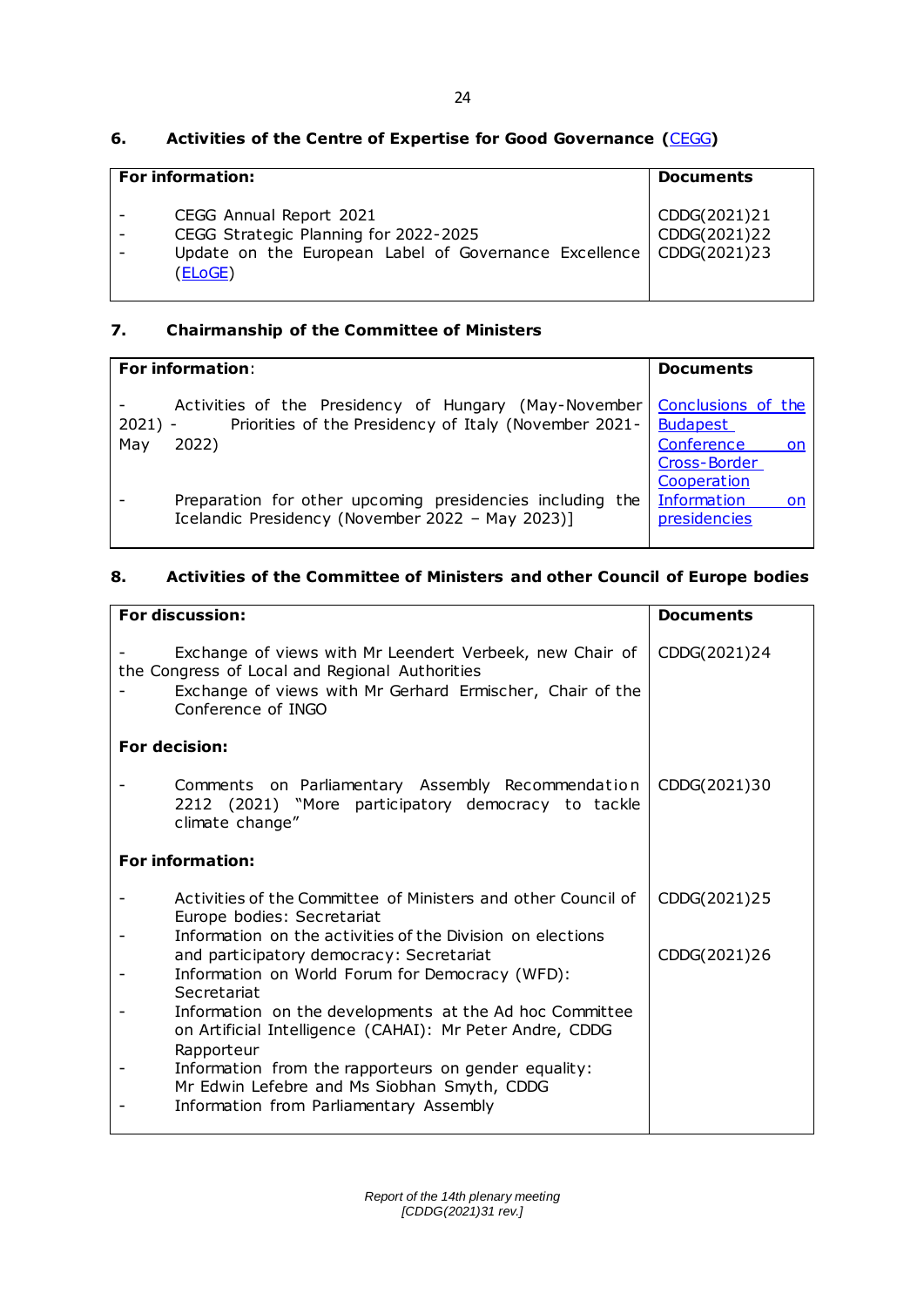### **9 Review on Recommendation CM/Rec(2017)5 on standards for e-voting**

| <b>For discussion:</b>                                               | <b>Documents</b>         |  |
|----------------------------------------------------------------------|--------------------------|--|
| Compilation of responses from member States and<br>summary of trends | CDDG(2021)27<br>Addendum |  |

## **10. Elections of the Bureau of the CDDG for 2022**

| For information and discussion:                                                             | <b>Documents</b>             |
|---------------------------------------------------------------------------------------------|------------------------------|
| Vacancies and modalities of voting; presentation of<br>candidates                           | CDDG(2021)28<br>CDDG(2021)29 |
| For decision:                                                                               |                              |
| Election of the chair and vice-chair (for 2022) and one<br>member of the Bureau (2022-2023) |                              |

# **11. Other business**

# **12. Abridged meeting report; date of the next meeting; closure of meeting**

| <b>For decision:</b> |                                         | Documents    |
|----------------------|-----------------------------------------|--------------|
|                      | Adoption of the abridged meeting report | CDDG(2021)31 |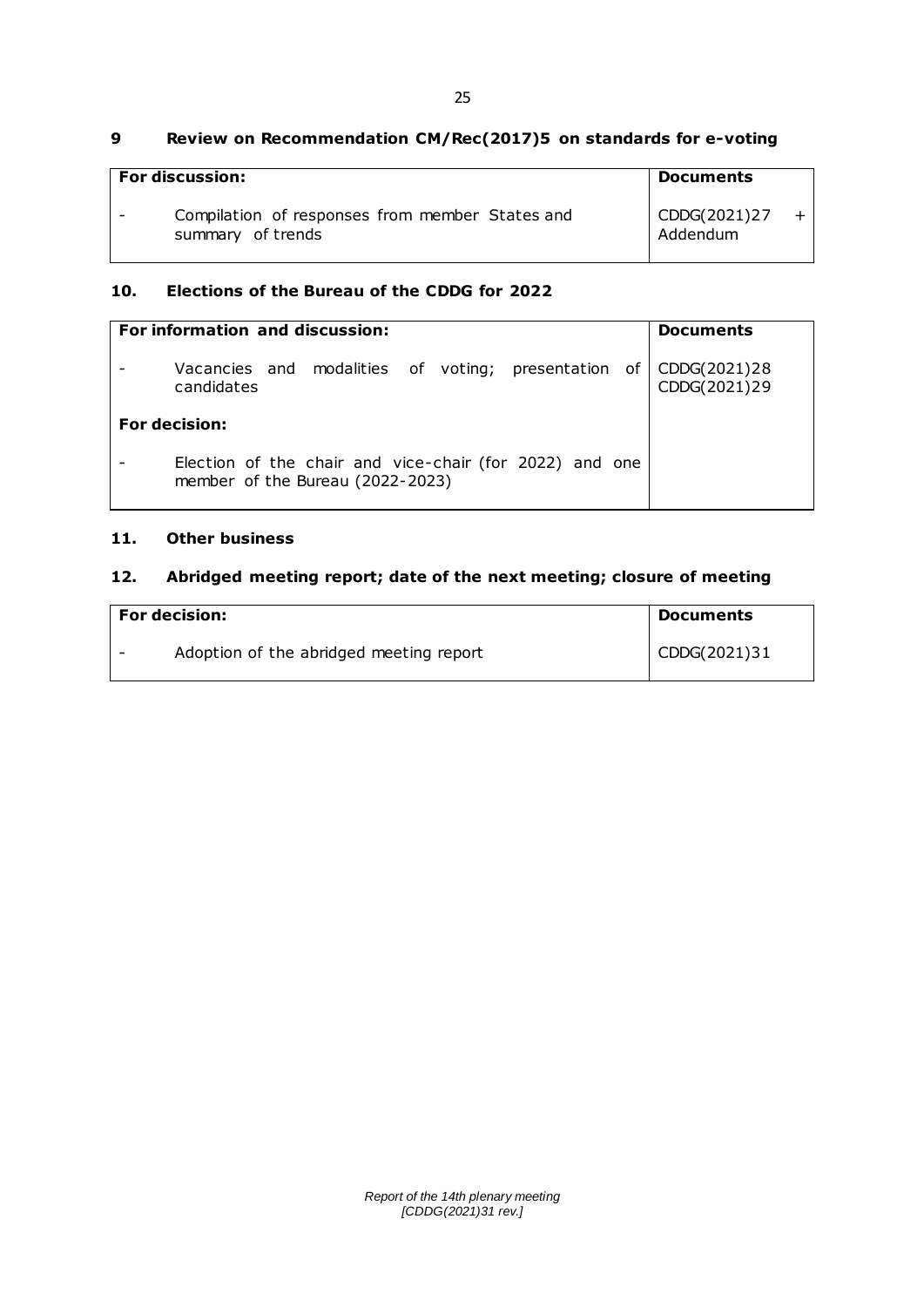### **APPENDIX 3**

| <b>Timetable for 2022</b>                                                    |                                                                                  |                              |  |  |
|------------------------------------------------------------------------------|----------------------------------------------------------------------------------|------------------------------|--|--|
| <b>COMMITTEE/WORKING</b><br><b>GROUP</b>                                     | <b>DATE</b>                                                                      | <b>PLACE</b>                 |  |  |
| Working Group on good<br>democratic governance<br>$(GT - BG)$                | 24-25 February                                                                   | Strasbourg/videoconference   |  |  |
| CDDG Bureau                                                                  | 24-25 March                                                                      | Paris / videoconference      |  |  |
| 15th CDDG                                                                    | 21-22 April                                                                      | Strasbourg / videoconference |  |  |
| Working Group on<br>deliberative and<br>participatory democracy<br>$(GT-DD)$ | $5-6$ May                                                                        | Strasbourg/videoconference   |  |  |
| Working Group on good<br>democratic governance<br>$(GT - BG)$                | 15-16 September<br>(with additional on-line<br>meeting in June, as<br>necessary) | Strasbourg/videoconference   |  |  |
| Working Group on<br>deliberative and<br>participatory democracy<br>$(GT-DD)$ | 26-27 September<br>(with additional on-line<br>meeting in June, as<br>necessary) | Strasbourg/videoconference   |  |  |
| CDDG Bureau                                                                  | 13-14 October                                                                    | Paris / videoconference      |  |  |
| 16th CDDG                                                                    | 28-29 November                                                                   | Strasbourg / videoconference |  |  |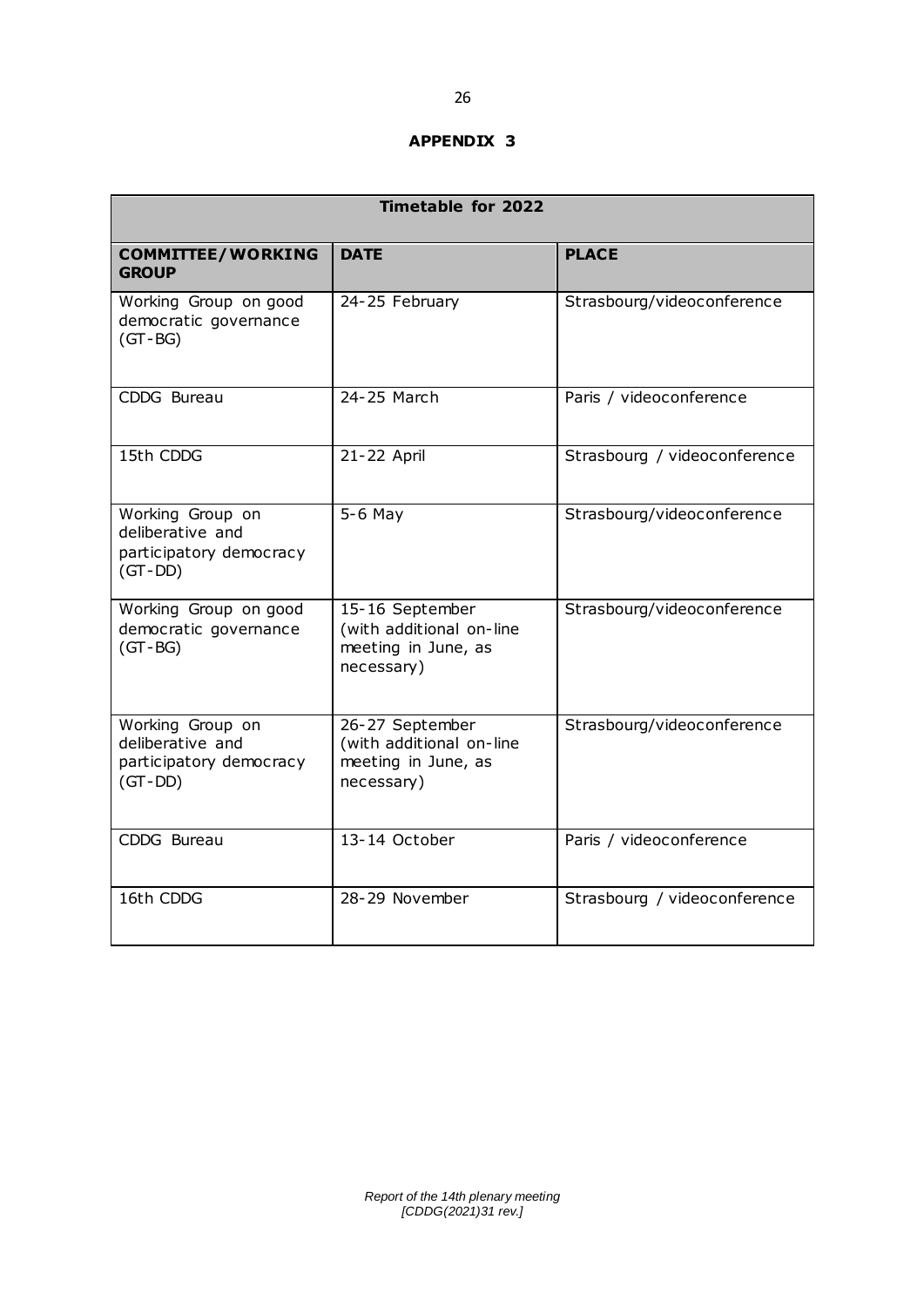## **APPENDIX 4**

### **TERMS OF REFERENCE OF WORKING GROUPS**

# *Working Group on Principles of Good Democratic Governance (GT-BG)*

### **Task**

Carry out preliminary work for the CDDG with a view to elaborate a *recommendation* [of the Committee of Ministers to member States] *on Principles of good democratic governance of general application to all levels of government, building on the 12 Principles of Good Democratic Governance at local level*. (specific task (i) of the terms of reference 2022- 2025).

The working group is invited to use the acquis and documents produced so far in relation to the 12 Principles (including ELoGE, the benchmarks, the final country reports), and to complement it with considerations which are specific and particularly relevant for the national level, e.g. separation of powers, independence of the judiciary, national elections, taking into account the work of other Council of Europe bodies and standards already recognised.

**Timeline**: January 2022 to December 2022 (draft available for approval ideally at the 16<sup>th</sup> meeting of the CDDG). The working group may hold a meeting in March 2022 and in September 2022 (with the possibility of an extra meeting in the first half of 2023, if necessary). Written consultations are encouraged, and an additional on-line meeting may be organised in June 2022, as necessary.

### **Composition**

All member States can nominate representatives and/or independent experts and participate in any of the working groups at their own expense. Institutions and bodies with the status of CDDG participant are also invited to nominate representatives in the working groups.

The Council of Europe will bear the costs for the participation of experts from the following 10 member States: **[to be completed once the list is available]**

Experts nominated should have adequate specialisation in the following areas: the functioning of central State institutions and of local and regional administrations including their cooperation; public administration reforms; Council of Europe standards in the field of democracy, human rights and the rule of law; constitutional jurisprudence; elections.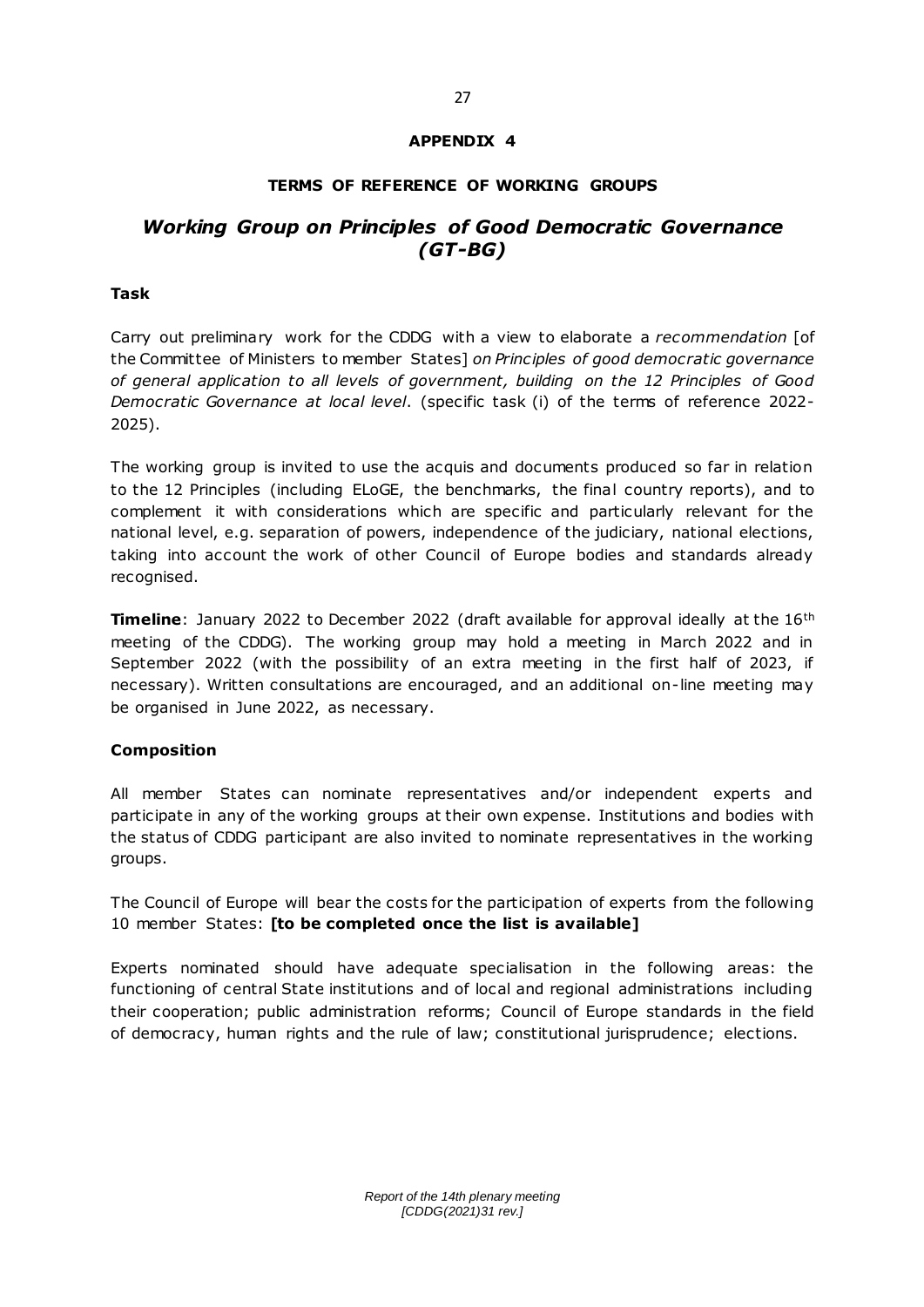## **Background documents**

The working group should take into account pertinent reports and documents produced under the aegis of the Council of Europe and other organisations, including:

- Those related to the 12 Principles of Good Democratic Governance at local level (ELoGE [benchmark](http://rm.coe.int/eloge-benchmark-en-17-09/16808d71d4) and [country reports\)](https://www.coe.int/en/web/good-governance/eloge-europe-accreditations)
- the Secretary General's periodic reports on the state of democracy, human rights, and the rule of law (see [here](https://www.coe.int/en/web/secretary-general/reports-thorbjorn-jagland) and [here\)](https://www.coe.int/en/web/secretary-general/reports-thorbjorn-jagland)
- the [Human Rights Commissioner,](https://www.coe.int/en/web/commissioner/documents)
- the Parliamentary Assembly (especially findings from the monitoring activities, the observance of elections, specific reports and recommendations of particular significance from the viewpoint of Democracy)
- the Congress of Local and Regional Authorities (especially findings from monitoring [activities\)](https://www.coe.int/en/web/congress/work),
- the Venice Commission, especially documents in the **Democratic Institutions** and [Studies](https://www.venice.coe.int/WebForms/documents/by_opinion.aspx?v=studies&lang=EN) series
- [Commission for the Efficiency of Justice -](https://www.coe.int/cepej) CEPEJ ; [Consultative Council of European](https://www.coe.int/ccje)  [Judges -](https://www.coe.int/ccje) CCJE; [Consultative Council of European Prosecutors -](https://www.coe.int/en/web/ccpe/home) CCPE
- the Group of States against Corruption: especially its work concerning the 3rd evaluation round (political financing), the 4<sup>th</sup> evaluation round (parliaments, the courts and public prosecution services) and the  $5<sup>th</sup>$  evaluation round (central governments, law enforcement), summarised in the [annual reports](https://www.coe.int/en/web/greco/publications)

### **Working methods**

The working group may use on-line meetings and written consultations as necessary. It is encouraged to hold consultations with other bodies within and outside the Council of Europe (e.g. EU, OECD, OSCE) including non-governmental organisations. It may rely on contributions from expert consultants. See also Resolution CM/Res(2021)3 on intergovernmental committees and subordinate bodies, their terms of reference and working methods.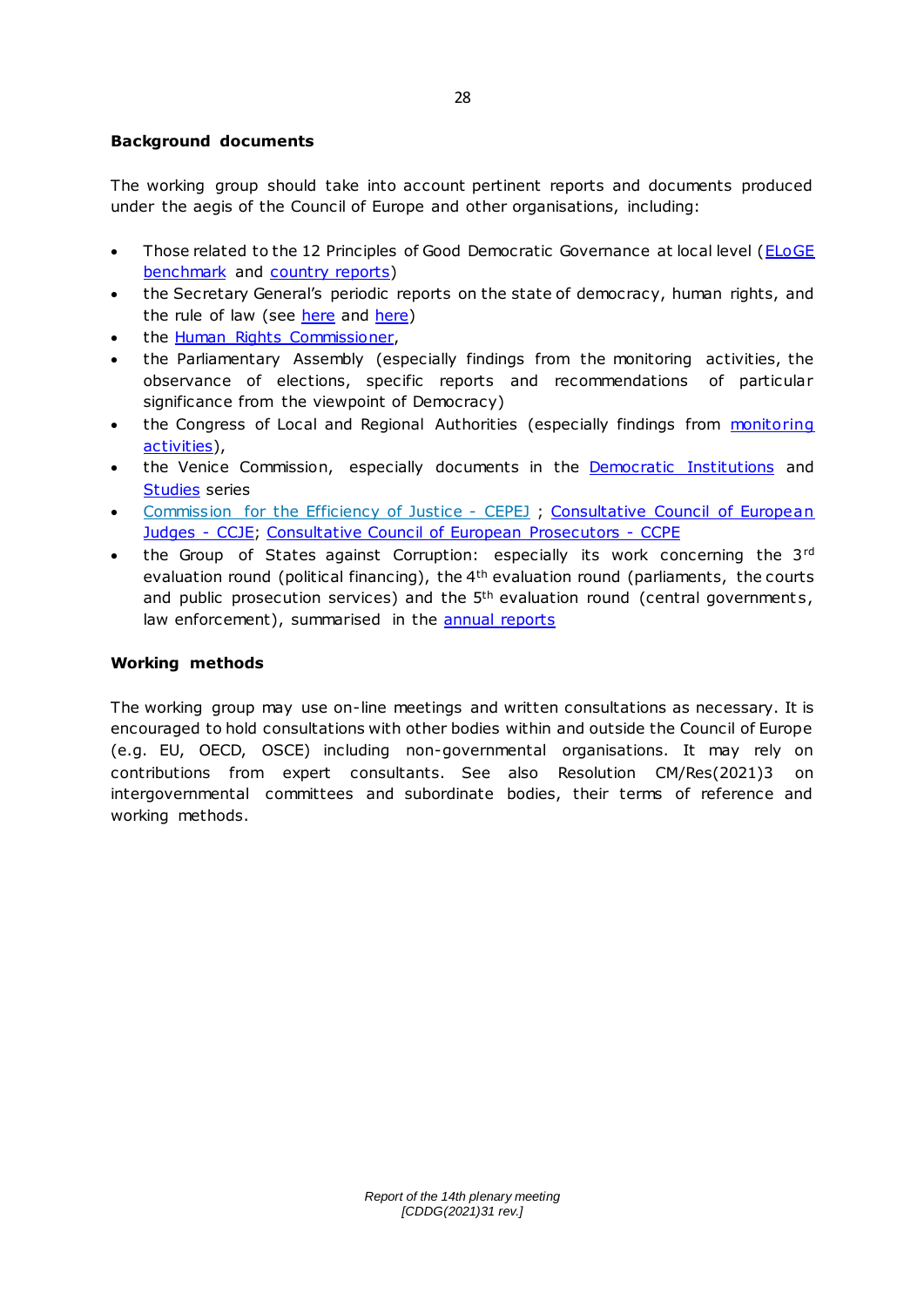# *Working group on deliberative and participatory democracy (GT-DD)*

### **Task**

Carry out preliminary work for the CDDG with a view to prepare a *draft report for the CDDG on new forms of deliberative and participatory democracy with a view to complementing Recommendation CM/Rec(2018)4 of the Committee of Ministers to member States on the*  participation of citizens in local public life, and taking into account Guidelines on civil *participation in decision-making* (specific task (ii) of the terms of reference 2022-2025)

In addressing the task, the working group is invited to highlight examples and best practice of deliberative and participative democracy from all levels of government which have the potential of involving and mobilising citizens in deliberations, discussions, information, and accountability mechanisms through quality debates and work conducted for instance through citizens' assemblies, initiatives using the potential of information and communication technologies etc . It should also consider highlighting ways for exchanging information and the development of shared learning as well as further innovative approaches in these fields.

**Timeline:** January-December 2022 (draft for approval by the CDDG at its 16<sup>th</sup> meeting, November 2022). Given that the scope of the work is well defined and specific , the GT -DD shall finalise its work in two meetings to be held in 2022, tentatively in March and September; an additional on-line meeting may be organised in June.

### **Composition**

All member States can nominate representatives and/or independent experts and participate in the working group at their own expense. Institutions and bodies with the status of CDDG participant are also invited to nominate representatives in the working groups. The Council of Europe will bear the costs for the participation of experts from the following 8 member States **[to be completed once the list is available].**

Experts nominated should have adequate specialisation in the following areas: forms of deliberative and participative democracy at central or sub--national levels of government ; the setting-up and/or management of such mechanisms including citizens' assemblies and e-democracy platforms; the organisation of deliberations / discussions / informat ion networks based on events in-person or IT platforms; participatory processes in specific areas such as budgeting or urban planning etc.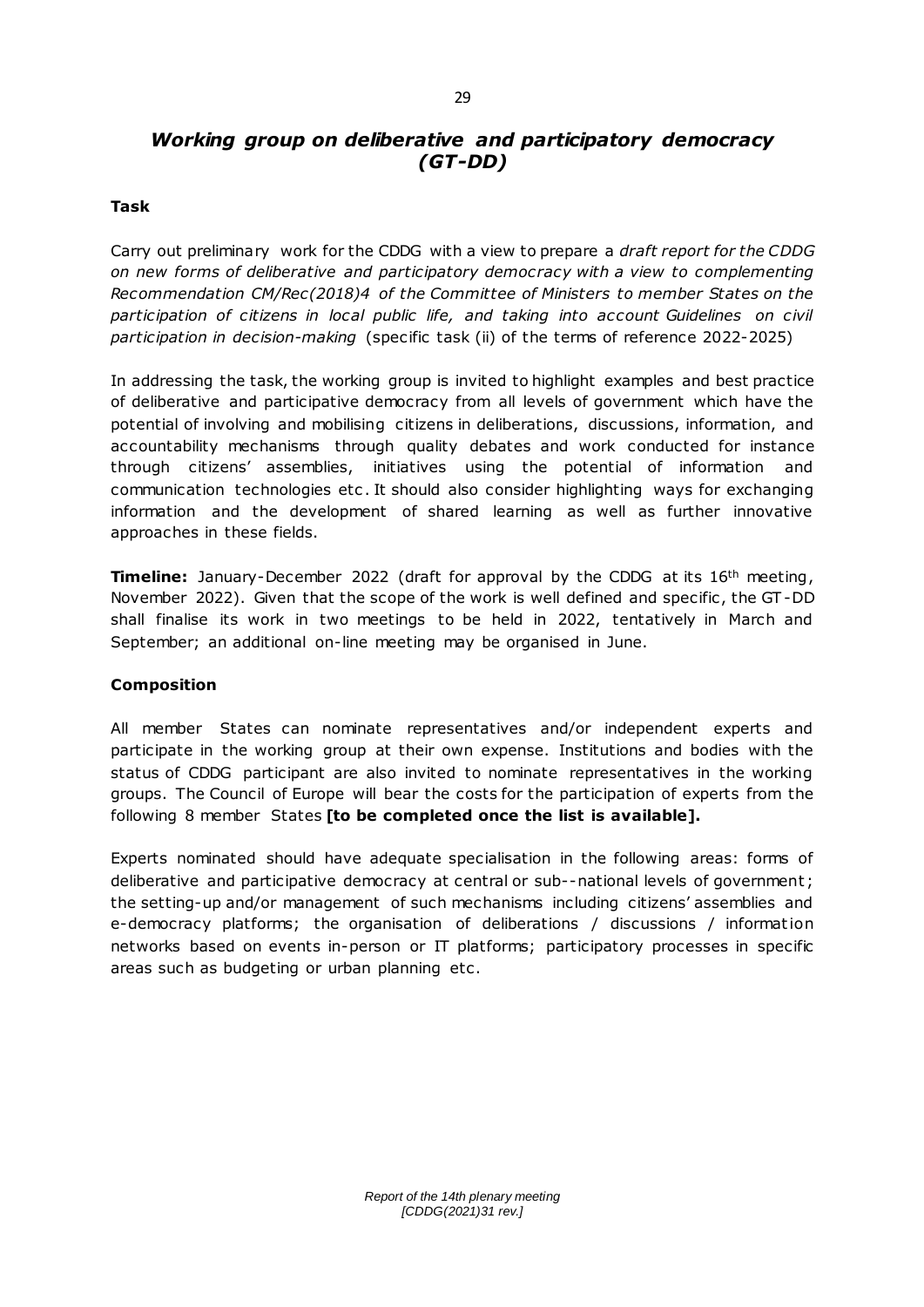In any event, the experts who have worked on the report prepared by the Division on elections and participatory democracy could also be invited to participate in the activity of the working group (e.g. one of these experts could be invited to at least present the report at the first meeting).

# **Background documents**

The working group should take into account pertinent reports and documents produced under the aegis of the Council of Europe or by other organisations, including:

- Report on deliberative democracy, currently under preparation by the Division on elections and participatory democracy
- Report by the Congress on deliberative Democracy should be published on 19 November
- Assembly Recommendation 2212 (2021) "More participatory democracy to tackle climate change", adopted by the Parliamentary Assembly on 29 September 2021, and supporting report (Doc . 15351, rapporteur: Mr George Papandreou), see [here.](https://pace.coe.int/en/files/29516)
- [Study on the impact of digital transformation, inc](https://rm.coe.int/study-on-the-impact-of-digital-transformation-on-democracy-and-good-go/1680a3b9f9) luding artificial intelligence and [automated decision making, on democracy and governance,](https://rm.coe.int/study-on-the-impact-of-digital-transformation-on-democracy-and-good-go/1680a3b9f9) approved by the CDDG at its 13th meeting 15-16 April 2021
- [Handbook on e-democracy,](https://rm.coe.int/handbook-e-democracy/16809fda61) approved by the CDDG at its 11<sup>th</sup> meeting 10-11 September 2020
- [Toolkit on civil participation in decision making](https://rm.coe.int/civil-participation-in-decision-making-toolkit-/168075c1a5) (April 2020)
- [Committee of Ministers' recommendation \(2018\)4 on the participation of citizens in](https://rm.coe.int/16807954c3)  [local public life](https://rm.coe.int/16807954c3)
- [2017 Committee of Ministers' Guidelines on civil participation in decision](https://www.coe.int/en/web/civil-society/guidelines)-makingas well as [Civil participation in decision-making processes -](http://rm.coe.int/civil-participation-in-decision-making-processes-an-overview-of-standa/1680701801) An Overview of Standards [and Practices in Council of Europe Member States \(May 2016\)](http://rm.coe.int/civil-participation-in-decision-making-processes-an-overview-of-standa/1680701801)
- Proceedings from relevant editions of the [World Forum for Democracy](https://www.coe.int/en/web/world-forum-democracy/previous-forums), e.g. "Is democracy in danger in the information age?" (November 2019); "Re-wiring Democracy: connecting institutions and citizens in the digital age" (November 2013) ; Can Democracy save the environment? (2021)
- CDLR Report on [Participation of citizens in local public life \(2000\)](http://wcd.coe.int/ViewDoc.jsp?id=1388041&Site=&BackColorInternet=B9BDEE&BackColorIntranet=FFCD4F&BackColorLogged=FFC679)
- OECD: [Innovative Citizen Participation and New Democratic Institutions: Catching the](https://www.oecd.org/gov/innovative-citizen-participation-and-new-democratic-institutions-339306da-en.htm)  [Deliberative Wave](https://www.oecd.org/gov/innovative-citizen-participation-and-new-democratic-institutions-339306da-en.htm) ; work on [Digital Government](https://www.oecd.org/gov/digital-government/) and on [Open Government](https://www.oecd.org/gov/open-government/)
- EU: [European Democracy Action Plan](https://ec.europa.eu/info/strategy/priorities-2019-2024/new-push-european-democracy/european-democracy-action-plan_en)

## **Working methods**

The working group may use on-line meetings and written consultations as nec essary. It is encouraged to hold consultations with other bodies within and outside the Council of Europe, including non-governmental organisations. Given the specificities of the subject, the working group could actually use innovative approaches regarding the involvement of NGOs. It may also rely on contributions from expert consultants. See also Resolution CM/Res(2021)3 on intergovernmental committees and subordinate bodies, their terms of reference and working methods.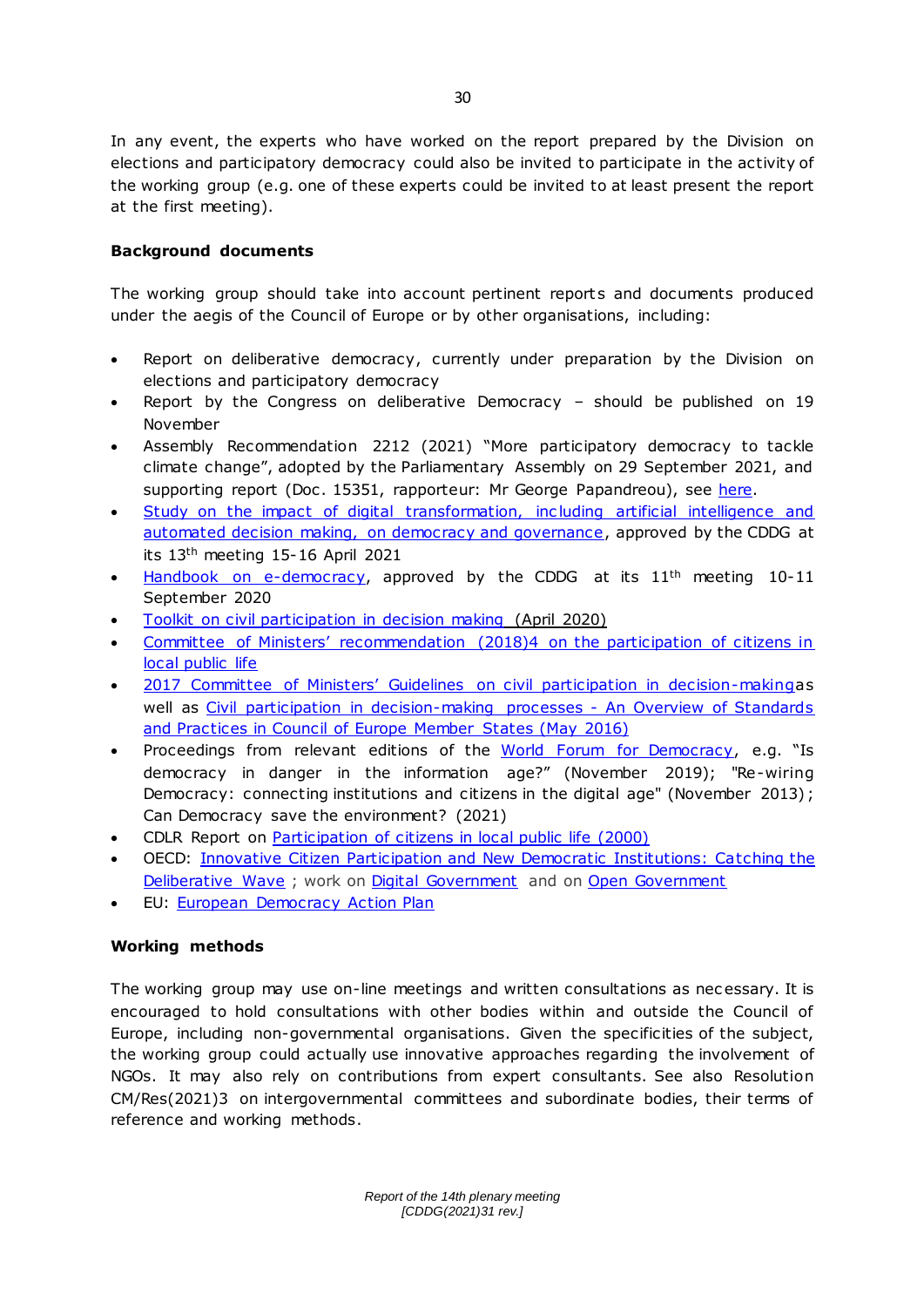### 31

# *Working group on Green Public Administration (GT-AV)*

### **Task**

Carry out preliminary work for the CDDG with a view to elaborating a *draft report on green public administration aimed at collecting and disseminating good practice and case studies and identifying guidance for administrations at local, regional and national level, taking into account the proceedings of the 2020-2021 edition of the World Forum for Democracy and its previous work on digitalisation of the public administration* (specific task (iii) of the terms of reference 2022-2025 of the CDDG).

In addressing this task, the working group is invited to consider how public sector entities at national and sub-national levels directly address climate change, energy and sustainability challenges in their own activities and projects, including for the reduction of emissions and other pollutants, reduction in use of resources, promotion of efficient use of resources (including natural resources) including recycling and waste reduction, and how – more broadly - they can influence society and the economic sphere through their own policies and actions.

**Timeline:** end of 2022 - end of 2023 (draft for approval by the CDDG at its 18<sup>th</sup> meeting, November-December 2023). The working group could do some preliminary work in the end of 2022 possibly in writing/by videoconference and with a provisional Chairperson as need be, and hold two meetings in 2023 (periods to be determined).

### **Composition**

All member States can nominate representatives and/or independent experts and participate in any of the working groups at their own expense. Institutions and bodies with the status of CDDG participant are also invited to nominate representatives in the working groups.

The Council of Europe will bear the costs for the participation of experts from the following 9 member States **[to be completed once the list is available]**

Experts nominated should have adequate specialisation in areas such as: government al action and research (at national or regional/local level) in relation to the promotion of "green" working methods; academic work on green public administration; greening in relation to specific areas: human resource management, working methods, supplies and public procurement, infrastructure management; natural resource management (water supply etc.); the management of natural disasters and health crises; waste management; civil security and emergency action; good governance issues in relation to environment al matters; civil society action aimed at promoting green public administration.